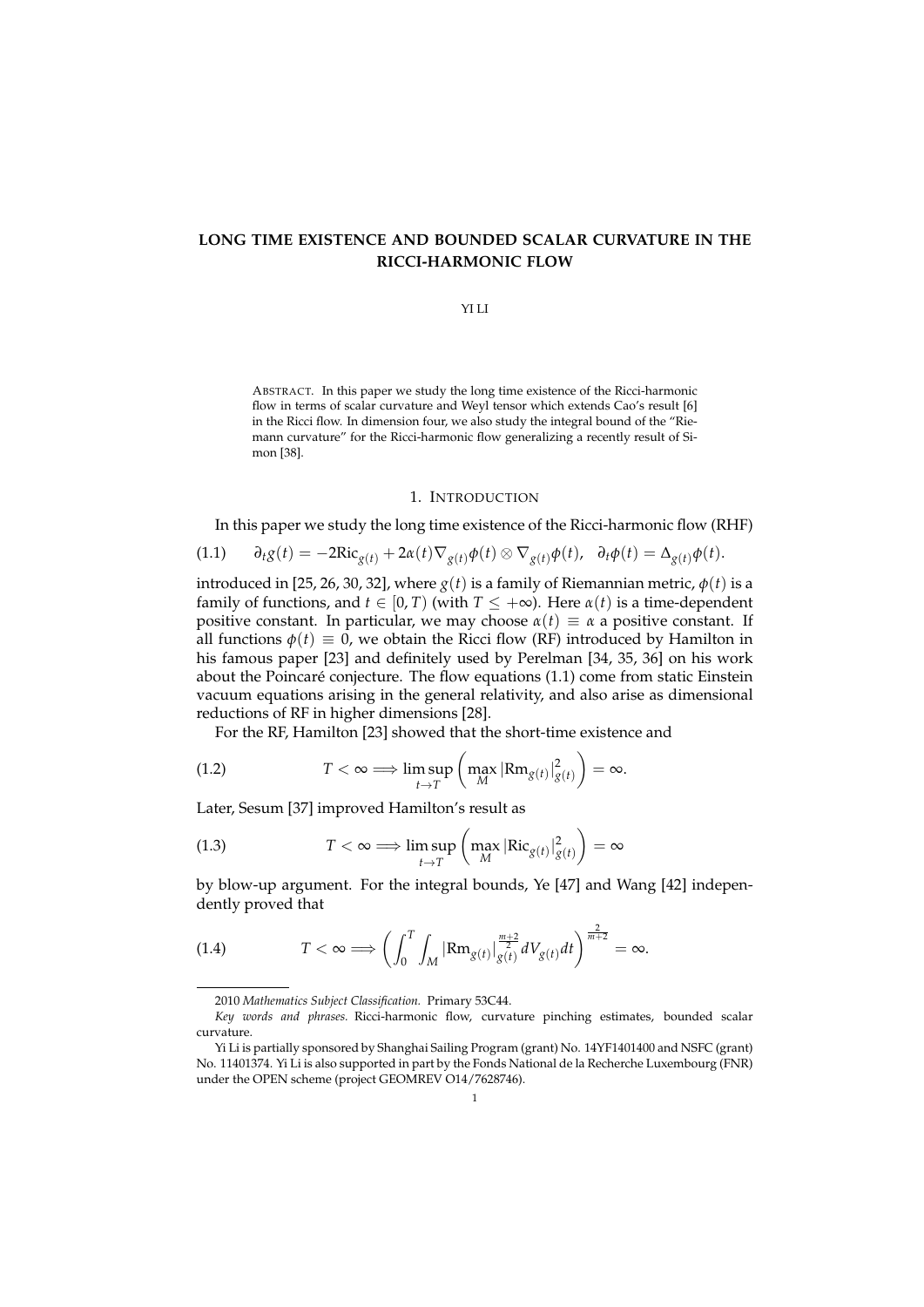Moreover, Wang [42] proved another version for RH that

$$
(1.5) \qquad \mathrm{Ric}_{g(t)} \geq -C, \ T < \infty \Longrightarrow \left( \int_0^T \int_M |R_{g(t)}| \frac{m+2}{g(t)} dV_{g(t)} dt \right)^{\frac{2}{m+2}} = \infty.
$$

Here *C* is a uniform constant. For other works on integral bounds, see for example [8, 29, 43, 46].

A well-known conjecture (see [6]) about the extension of RF states that

(1.6) Is it true for 
$$
\limsup_{t \to T} \left( \max_{M} R_{g(t)} \right) = \infty
$$
? Here  $T < \infty$ .

This conjecture was settled for Kähler-Ricci flow by Zhang [48] and for type-I maximal solution of RF by Enders-Müller-Topping [11]. Cao [6] proved the following (1.7)

$$
T < \infty \Longrightarrow \text{ either } \limsup_{t \to T} \left( \max_{M} R_{g(t)} \right) = \infty, \text{ or } \\ \limsup_{t \to T} \left( \max_{M} R_{g(t)} \right) < \infty \text{ but } \limsup_{t \to T} \frac{|W_{g(t)}|_{g(t)}}{R_{g(t)}} = \infty,
$$

where  $W_{g(t)}$  denotes the Weyl tensor of  $g(t)$ .

For 4*D* RF, Simon [38] and Bamler-Zhang [5] independently proved

$$
(1.8) \quad T < \infty, \ |R_{g(t)}| \le C \Longrightarrow \int_M |\text{Ric}_{g(t)}|_{g(t)}^2 dV_{g(t)}, \ \int_M |\text{Rm}_{g(t)}|_{g(t)}^2 dV_{g(t)} \le C'
$$

by different methods (for earlier work see [41]).

On the other hand, for the Ricci-harmonic flow (RHF) we have the following results. When  $m = \dim M \geq 3$  and  $T < +\infty$ . Müller [30, 32] showed that (1.2) is also true for RHF. Recently, Cheng and Zhu [9] extended Sesum's result [37] to Ricci-harmonic flow, that is, (1.3) is true for RHF. For more results about the RHF, see [1, 2, 3, 4, 7, 9, 12, 13, 14, 15, 16, 17, 18, 19, 20, 21, 22, 24, 25, 26, 27, 30, 31, 32, 33, 39, 40, 44, 45, 49].

The first main result is an extension of Cao's result [6] to RHF.

**Theorem 1.1.** Let  $(M, g(t), \phi(t))_{t \in [0,T)}$  be a solution to RHF (1.1) with  $\alpha(t) \equiv \alpha$  a *positive constant on a closed manifold M with*  $m = \dim M \geq 3$  *and*  $T < +\infty$ *. Either one has*

$$
\limsup_{t \to T} \left( \max_{M} R_{g(t)} \right) = \infty
$$

*or*

$$
\limsup_{t\to T}\left(\max_{M}R_{g(t)}\right)<\infty\,\text{but}\,\limsup_{t\to T}\left(\max_{M}\frac{|W_{g(t)}|_{g(t)}+|\nabla^2_{g(t)}\phi(t)|^2_{g(t)}}{R_{g(t)}}\right)=\infty.
$$

*Here*  $W_{g(t)}$  *is the Weyl part of*  ${\rm Rm}_{g(t)}.$ 

The second main result focuses on the 4*D* RHF. Write

$$
Sic_{g(t)} := \mathrm{Ric}_{g(t)} - \alpha \nabla_{g(t)} \phi(t) \otimes \nabla_{g(t)} \phi(t), \quad S_{g(t)} := R_{g(t)} - \alpha |\nabla_{g(t)} \phi(t)|_{g(t)}^2.
$$

According to Theorem 2.2 below we can find a uniform constant *C* such that  $S_{g(t)}$  +  $C > 0$  for all  $t \in [0, T)$ .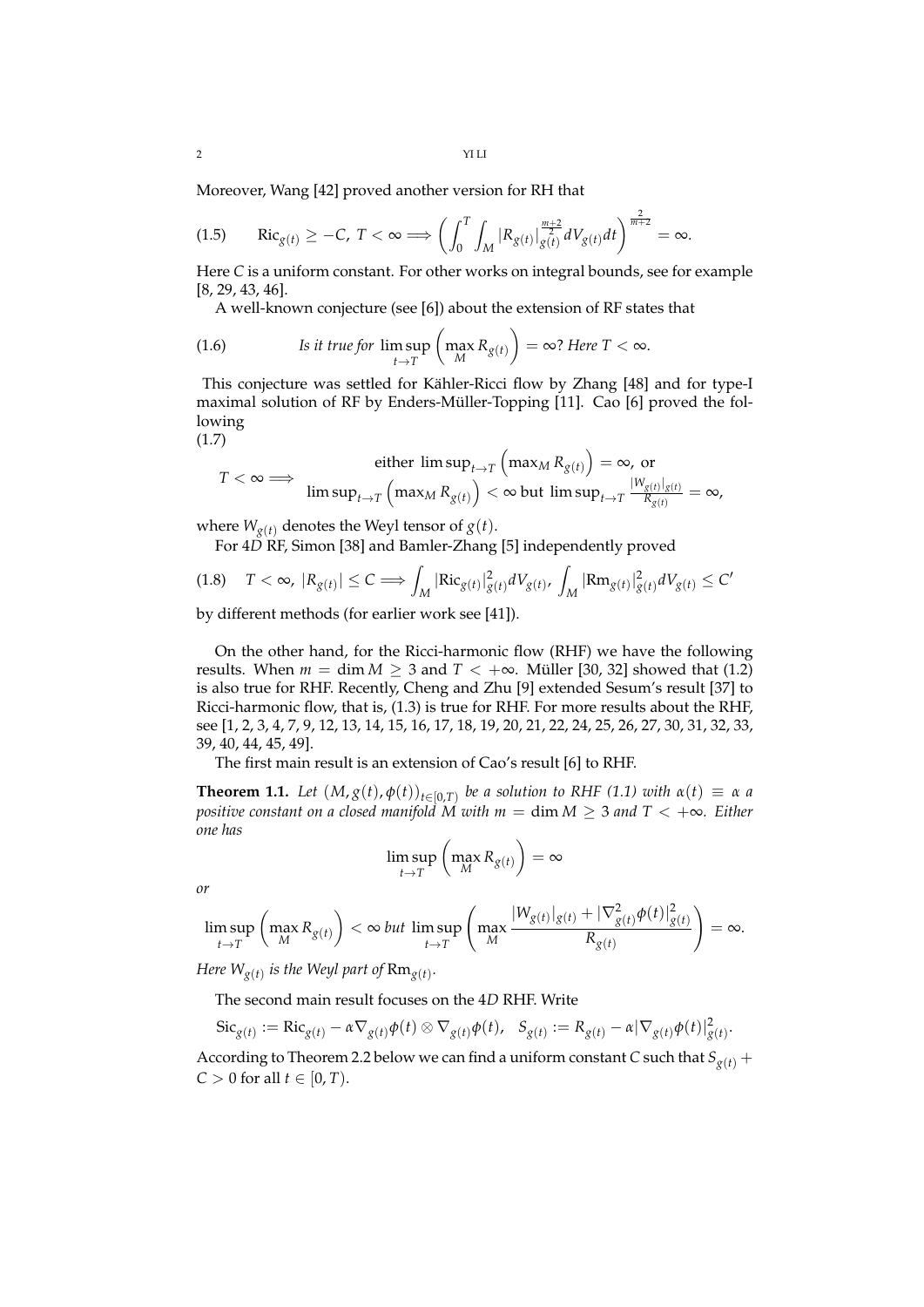**Theorem 1.2.** Let  $(M, g(t), \phi(t))_{t \in [0,T)}$  be a solution to RHF (1.1) on a closed manifold *M* with  $m = \dim M = 4$ ,  $T \leq +\infty$ ,  $\alpha(t) \equiv \alpha$  *a* positive constant. Choose a uniform *constant C in Theorem 2.2 such that*  $S_{g(t)} + C > 0$ *. Then* 

(1.9) 
$$
\int_{M} |\text{Sic}_{g(s)}|_{g(s)} dV_{g(s)} \leq 2c_{0}(M, g(0), \phi(0), s) + \frac{C}{2} \text{Vol}(M, g(s)) + 1148e^{36Cs} \int_{0}^{s} \int_{M} S_{g(t)}^{2} dV_{g(t)} dt, \n\int_{0}^{s} \int_{M} |\text{Sic}_{g(t)}|_{g(t)}^{2} dV_{g(t)} dt \leq 8c_{0}(M, g(0), \phi(0), s) + \frac{C^{2}}{4} \int_{0}^{s} \text{Vol}(M, g(t)) dt + 4592e^{36Cs} \int_{0}^{s} \int_{M} S_{g(t)}^{2} dV_{g(t)} dt,
$$

for all  $s\in[0,T)$ *. Here,*  $A_1=\max_M|\nabla_{g(0)}\phi(0)|^2_{g(0)}$  *and* 

(1.11) 
$$
= \frac{256\pi^2 \chi(M)}{36C} \left(e^{36Cs} - 1\right) + \frac{104\alpha^2 A_1^2 \text{Vol}(M, g(0))}{35C} \left(e^{35Cs} - e^{Cs}\right) + e^{37Cs}\alpha A_1 \text{Vol}(M, g(0)) + e^{36Cs} \int_M \frac{|\text{Sic}_{g(0)}|_g^2(0)}{S_{g(0)} + C} dV_{g(0)}.
$$

According to Theorem 2.3 below and following [38], we consider the basic assumption (**BA**) for a solution  $(M, g(t), \phi(t))_{t \in [0, T)}$  to RHF:

- (a) *M* is a connected and closed 4-dimensional smooth manifold,
- (b)  $(M, g(t), \phi(t))_{t \in [0,T)}$  is a solution to RHF with  $\alpha(t) \equiv \alpha$  a positive constant,
- (c)  $T < +\infty$ ,
- (d) max $_{M\times[0,T)}$   $|S_{g(t)}| \leq 1$ .

The upper bound 1 in condition (d) is not essential, since we can rescale the pair  $(g(t), \overline{\phi}(t))$  so that the condition (d) is always satisfied. Furthermore, since

$$
|\nabla_{g(t)}\phi(t)|_{g(t)}^2 \le A_1
$$

(by (3.6)) it follows that condition (d) is equivalent to the uniform bound for  $R_{g(t)}$ .

**Theorem 1.3.** *If*  $(M, g(t), \phi(t))_{t \in [0,T)}$  satisfies **BA**, then

(1.12) 
$$
\int_M |\text{Sic}_{g(s)}|^2_{g(s)} dV_{g(s)} \leq b(M, g(0), \phi(0), s),
$$

(1.13) 
$$
\int_0^s \int_M |\text{Sic}_{g(t)}|_{g(t)}^4 dV_{g(t)} dt \leq b(M, g(0), \phi(0), s),
$$

*for any s*  $\in$  [0, *T*)*. Here* 

$$
b(M, g(0), \phi(0), s) := 9e^{88s} \int_M |\text{Sic}_{g(0)}|^2_{g(0)} dV_{g(0)} + \frac{1152}{88} \pi^2 \chi(M) \left( e^{88s} - 1 \right)
$$
  
\n
$$
+ \frac{468}{86} (\alpha A_1)^2 \text{Vol}(M, g(0)) \left( e^{88s} - e^{2s} \right)
$$
  
\n
$$
+ 9(\alpha A_1) \text{Vol}(M, g(0)) e^{90s}.
$$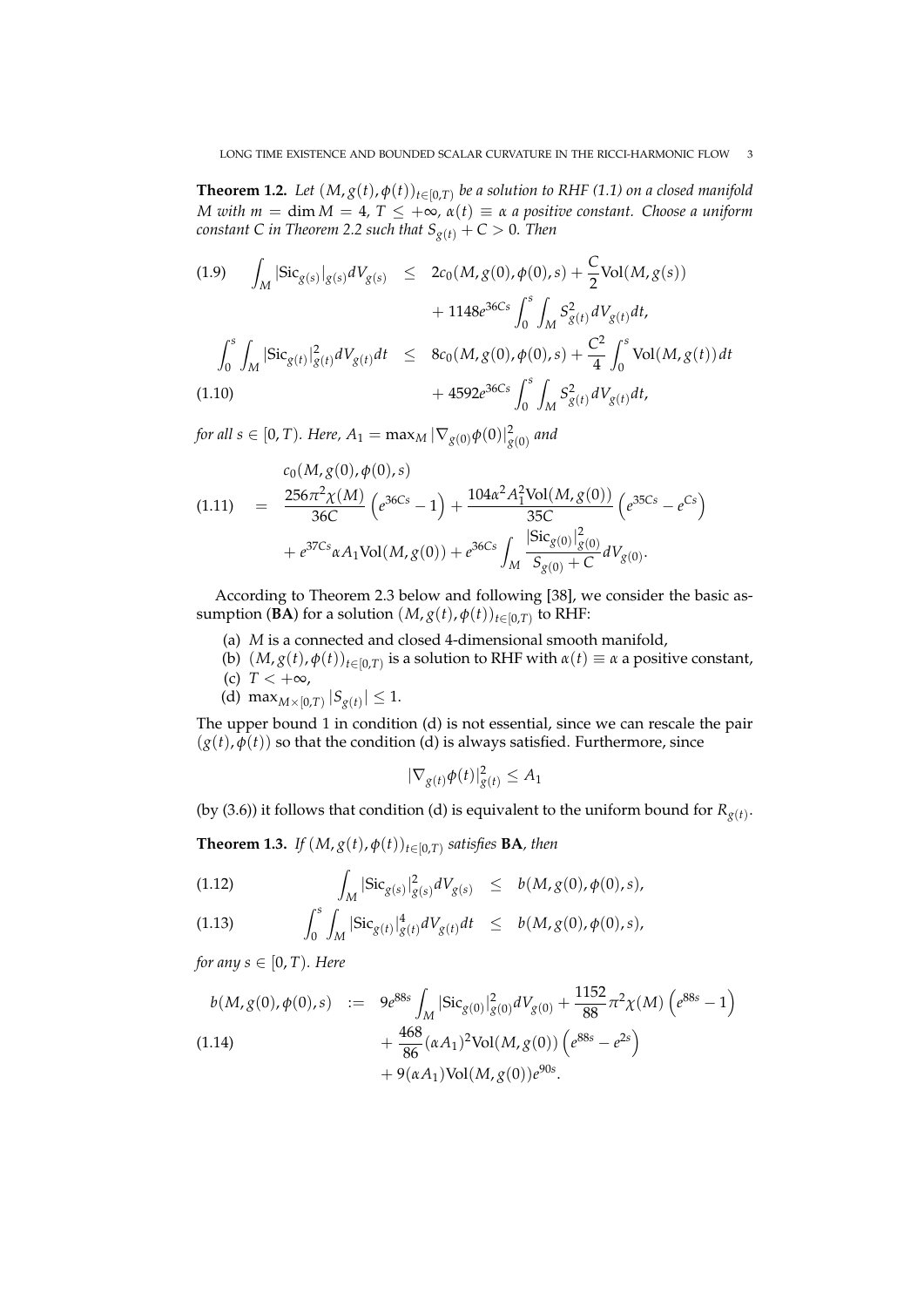Define

$$
c(M, g(0), \phi(0), T) := 9e^{90T} \left[ \int_M |\text{Sic}_{g(0)}|^2_{g(0)} dV_{g(0)} + \pi^2 |\chi(M)| \right. \\ \left. + [(\alpha A_1)^2 + (\alpha A_1)] \text{Vol}(M, g(0)) \right].
$$

Then  $|b(M, g(0), \phi(0), T)| \le c(M, g(0), \phi(0), T)$ . Theorem 1.3 now yields

**Theorem 1.4.** *If*  $(M, g(t), \phi(t))_{t \in [0,T)}$  satisfies **BA**, then

sup *t*∈[0,*T*) Z  $\sup_{t \in [0,T)} \int_M |\text{Sic}_{g(t)}|^2_{g(t)} dV_{g(t)} \leq c(M, g(0), \phi(0), T) < +\infty,$ Z 2 2

$$
(1.17) \sup_{t \in [0,T)} \int_M |\mathrm{Sm}_{g(t)}|_{g(t)}^2 dV_{g(t)} \leq 32\pi^2 \chi(M) + 8c(M, g(0), \phi(0), T) + 13(\alpha A_1)^2 \mathrm{Vol}(M, g(0))e^{2T} < +\infty.
$$

*Remark* 1.5*.* For a time-dependent tensor field, we always omit time variable in its components. Although in Theorem 1.2–Theorem 1.4, we assume that  $\alpha(t) \equiv \alpha$  is a positive constant, the same results also hold for  $\alpha(t) > 0$  and  $\dot{\alpha}(t) < 0$  (see Section 4).

The proof of Theorem 1.1 is based on a "curvature pinching estimate" for RHF (see Theorem 2.2). The new ingredient in the proof of Theorem 2.2 is an introduction of "Riemann curvature tensor" Sm*g*(*t*) for RHF, so that we can express the Weyl tensor  $W_{g(t)}$  in terms of  $Sm_{g(t)}$ .

The proofs of Theorem 1.2–Theorem 1.4 follow from the method of Simon [38]. As in [38] we define

$$
Z_{ijk} := (\nabla_i S_{jk}) (S_{g(t)} + C) - S_{jk} (\nabla_i S_{g(t)}) , \quad Z_{g(t)} := (Z_{ijk}), \quad f := \frac{|\text{Sic}_{g(t)}|_{g(t)}^2}{S_{g(t)} + C}.
$$

Analogous to [38], we can show that

$$
\frac{d}{dt} \int_{M} f dV_{g(t)} = \int_{M} \left[ -2 \frac{|Z|^{2}}{(S+C)^{3}} - 2f^{2} + 4 \frac{\text{Sm(Sic, Sic)}}{S+C} - fS - 2\alpha \left| \Delta \phi \frac{\text{Sic}}{S+C} - \nabla^{2} \phi \right|^{2} + 2\alpha |\nabla^{2} \phi|^{2} \right] dV_{g(t)}.
$$

The main difference is the last term on the right-hand side of the above equation. To control the integral of  $|\nabla^2 \phi|^2$  we make use the evolution equation for  $|\nabla \phi|^2$ (see  $(3.6)$ ) so that

$$
2\int_0^t \int_M |\nabla^2 \phi|^2 dV_{g(s)} ds + \int_M |\nabla \phi|^2 dV_{g(t)} \le e^{Ct} A_1 \text{Vol}(M, g(0)).
$$

The above estimate not only controls the space-time integral of  $|\nabla^2 \phi|^2$ , but also an uniform bound for the integral of  $|\nabla \phi|^2.$  These two estimates play essential role in the following proof. In dimension four, the famous Gauss-Bonnet-Chern formula (3.10) should transform to (3.13), where the terms involving  $|\nabla \phi|^2$  can be bounded by the above discussion. A modification of [38] is now applied to the RHF.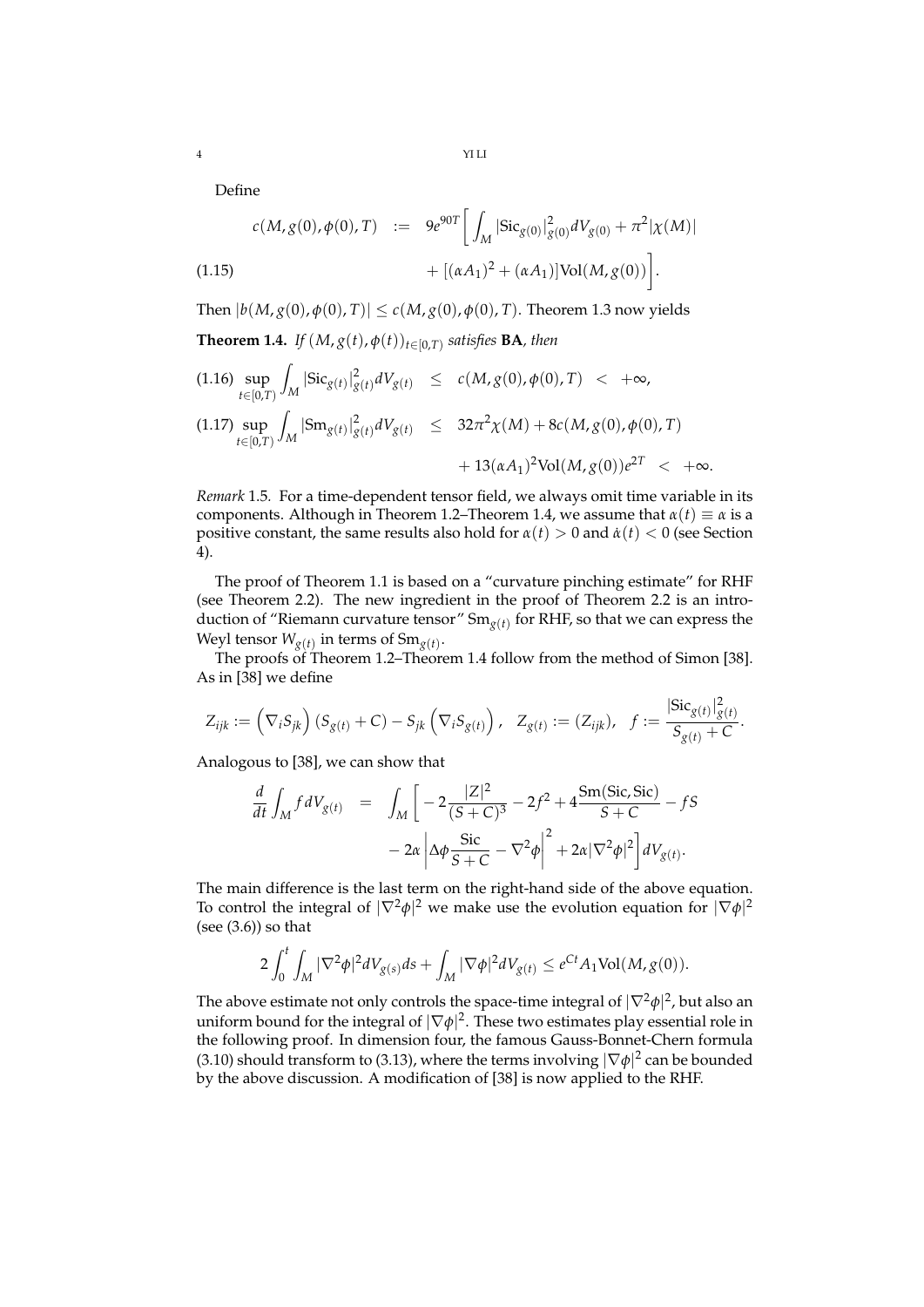### 2. CURVATURE PINCHING ESTIMATE FOR RHF

Consider a solution  $(M, g(t), \phi(t))_{t \in [0,T)}$  to RHF with coupling time-dependent constant *α*(*t*)

(2.1) 
$$
\partial_t g(t) = -2\mathrm{Ric}_{g(t)} + 2\alpha(t)\nabla_{g(t)}\phi(t) \otimes \nabla_{g(t)}\phi(t), \quad \partial_t \phi(t) = \Delta_{g(t)}\phi(t).
$$
 Let

$$
\Box_{g(t)} := \partial_t - \Delta_{g(t)}.
$$

As in [25, 26, 30, 32] we define the following notions

(2.2) 
$$
\operatorname{Sic}_{g(t)} := \operatorname{Ric}_{g(t)} - \alpha(t) \nabla_{g(t)} \phi(t) \otimes \nabla_{g(t)} \phi(t),
$$

(2.3) 
$$
S_{g(t)} := {\rm tr}_{g(t)} {\rm Sic}_{g(t)} = R_{g(t)} - \alpha(t) \left| \nabla_{g(t)} \phi(t) \right|_{g(t)}^2.
$$

Here  $\alpha(t)$  is a family of time-dependent functions. Motivated by RF, we introduce a "Riemann curvature" type for RHF

(2.4) 
$$
S_{ijk\ell} := R_{ijk\ell} - \frac{\alpha}{2} \left( g_{j\ell} \nabla_i \phi \nabla_k \phi + g_{k\ell} \nabla_i \phi \nabla_j \phi \right).
$$

Our notation for  $S_{ijk\ell}$  implies that

$$
S_{ij} := g^{k\ell} S_{ik\ell j} = R_{ij} - \alpha \nabla_i \phi \nabla_j \phi = g^{k\ell} S_{kij\ell}
$$

which coincides with the components of Sic*g*(*t*) . The corresponding tensor field for  $S_{ijk\ell}$  is denoted by  $Sm_{g(t)}$ .

**Lemma 2.1.** *For a solution*  $(M, g(t), \phi(t))_{t \in [0,T)}$  *with a time-dependent coupling function α*(*t*)*, we have*

$$
(2.5) \Box_{g(t)} S_{g(t)} = 2|{\rm Sic}_{g(t)}|_{g(t)}^2 + 2\alpha(t) |\Delta_{g(t)} \phi(t)|_{g(t)}^2 - \dot{\alpha}(t) |\nabla_{g(t)} \phi(t)|_{g(t)}^2,
$$
  
\n
$$
\Box_{g(t)} {\rm Sic}_{g(t)} = 2{\rm Sm}_{g(t)}({\rm Sic}_{g(t)} \cdot) - 2{\rm Sic}_{g(t)}^2
$$
  
\n
$$
(2.6) + 2\alpha(t) \Delta_{g(t)} \phi(t) \nabla_{g(t)}^2 \phi(t) - \dot{\alpha}(t) \nabla_{g(t)} \phi(t) \otimes \nabla_{g(t)} \phi(t)
$$

 $w$ here  $\text{Sic}_{g(t)}^2 = (S_{ik}S_{j\ell}g^{k\ell})_{ij}$  and  $\text{Sm}_{g(t)}(\text{Sic}_{g(t)},\cdot) = (S_{kij\ell}S^{k\ell})_{ij}.$ 

*Proof.* The first equation can be found in [32], Corollary 4.5. In the same corollary we also have

$$
\partial_t S_{ij} = \Delta_{g(t),L} S_{ij} + 2\alpha \Delta_{g(t)} \phi(t) \nabla_i \nabla_j \phi - \dot{\alpha} \nabla_i \phi \nabla_j \phi.
$$

Here  $\Delta_{g(t),L}$  denotes the Lichnerowicz Laplacian with respect to  $g(t)$  defined by

$$
\Delta_{g(t),L} S_{ij} = \Delta_{g(t)} S_{ij} + 2R_{kij\ell} S^{k\ell} - R_{ik} S_j^k - R_{jk} S_i^k.
$$

Then

$$
\Box_{g(t)} S_{ij} = 2R_{kij\ell} S^{k\ell} - R_{ik} S_j^{\ k} - R_{jk} S_i^{\ k} + 2\alpha \Delta_{g(t)} \phi(t) \nabla_i \nabla_j \phi - \dot{\alpha} \nabla_i \phi \nabla_j \phi.
$$

Plugging *S*<sub>*ij*</sub> =  $R_{ij} - \alpha \nabla_i \phi \nabla_j \phi$  into the above equation yields the second desired equation. equation.  $\Box$ 

As a corollary of Lemma 2.1 we have (see [32], Corollary 5.2)

(2.7) 
$$
\min_{M} S_{g(t)} \ge \min_{M} S_{g(0)}, \text{ provided } \alpha(t) \ge 0 \text{ and } \dot{\alpha}(t) \le 0.
$$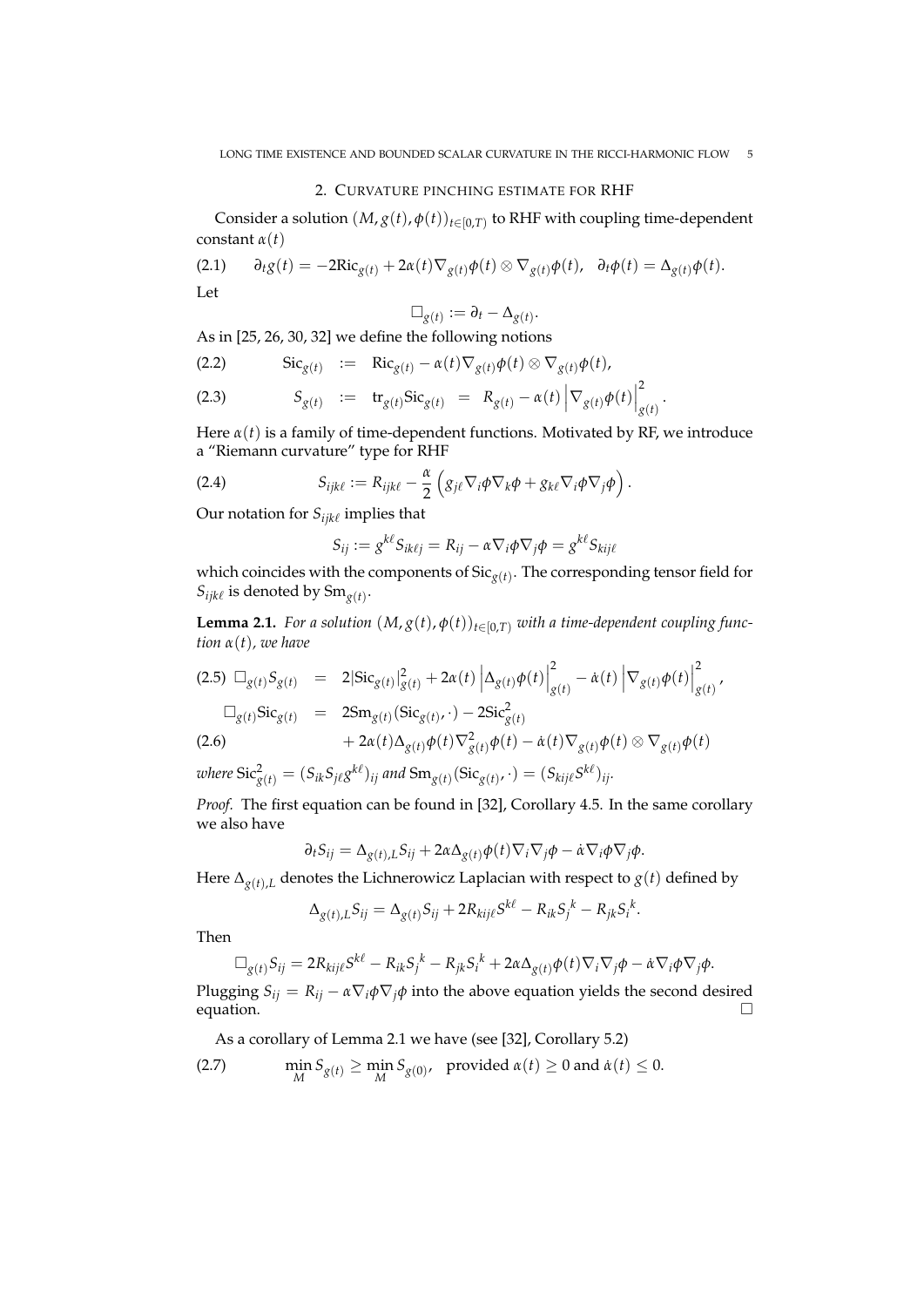**Theorem 2.2. (Curvature pinching estimate)** Let  $(M, g(t), \phi(t))_{t \in [0,T)}$  be a solution *to RHF on a closed manifold M with*  $m = \dim M \geq 3$ *,*  $T \leq +\infty$ *,*  $\alpha(t) \geq 0$  *and*  $\dot{\alpha}(t) \leq 0$ *. There exist uniform constants*  $C_1$ ,  $C_2$ ,  $C$ , depending only on  $m$ ,  $g(0)$ ,  $\phi(0)$ ,  $\alpha(0)$  such that

$$
(2.8) \ S_{g(t)}+C>0, \quad \frac{|\text{Sin}_{g(t)}|_{g(t)}}{S_{g(t)}+C}\leq C_1+C_2\max_{M\times[0,t]}\sqrt{\frac{|W_{g(s)}|_{g(s)}+|\nabla^2_{g(s)}\phi(s)|^2_{g(s)}}{S_{g(s)}+C}}
$$

*where*  $\text{Sin}_{g(t)} = \text{Sic}_{g(t)} - \frac{S_{g(t)}}{m}$  $\frac{g(t)}{m}g(t)$  *is the trace-free part of*  $\text{Sic}_{g(t)}$  *and*  $W_{g(t)}$  *is the Weyl tensor field of g*(*t*)*.*

*Proof.* The first inequality follows from (2.7). Let

$$
f := \frac{|\text{Sin}_{g(t)}|_{g(t)}^2}{(S_{g(t)} + C)^{\gamma}}, \quad \gamma > 0.
$$

Since  $\text{Sin}_{g(t)} = (\text{Sic}_{g(t)} + \frac{C}{m}g(t)) - (\frac{S_{g(t)}+C}{m})$  $\frac{f(t)+C}{m}$ )*g*(*t*), it follows that

$$
f = \frac{|\text{Sic}_{g(t)} + \frac{C}{m}g(t)|_{g(t)}^2}{(S_{g(t)} + C)^{\gamma}} - \frac{1}{m}(S_{g(t)} + C)^{2-\gamma}.
$$

In the following we always omit the subscripts  $t$  and  $g(t)$  and set

$$
Sic'_{g(t)} := Sic_{g(t)} + \frac{C}{m}g(t), \quad S'_{g(t)} := S_{g(t)} + C = tr_{g(t)}Sic'_{g(t)}.
$$

In the following we always omit the subscripts  $g(t)$  and  $t$ . Using the equation (3.21) in [10] we have

$$
\Box \frac{|\text{Sic}'|^2}{(S')^{\gamma}} = \frac{1}{(S')^{\gamma}} \Box |\text{Sic}'|^2 - \gamma \frac{|\text{Sic}'|^2}{(S')^{\gamma+1}} \Box S - \gamma(\gamma+1) \frac{|\text{Sic}'|^2}{(S')^{\gamma+2}} |\nabla S'|^2 + \frac{2\gamma}{(S')^{\gamma+1}} \langle \nabla |\text{Sic}'|^2, \nabla S' \rangle.
$$

It is clear from (2.6) that

$$
\Box|\text{Sic}|^2 = -2 |\nabla \text{Sic}|^2 + 4\text{Sm}(\text{Sic}, \text{Sic}) + 2\bigg\langle \text{Sic}, 2\alpha \Delta \phi \nabla^2 \phi - \dot{\alpha} \nabla \phi \otimes \nabla \phi(t) \bigg\rangle.
$$

Therefore

$$
\Box|\text{Sic}'|^{2} = \Box\left[|\text{Sic}|^{2} + \frac{C^{2}}{m} + \frac{2C}{m}S\right]
$$
  
\n
$$
= \Box|\text{Sic}|^{2} + \frac{2C}{m}\left[2|\text{Sic}|^{2} + 2\alpha |\Delta\phi|^{2} - \alpha |\nabla\phi|^{2}\right]
$$
  
\n
$$
= -2|\nabla\text{Sic}'|^{2} + 4\text{Sm}(\text{Sic}, \text{Sic}) + \frac{4C}{m}|\text{Sic}|^{2}
$$
  
\n
$$
+ 2\left\langle \text{Sic}', 2\alpha\Delta\phi\nabla_{\phi}^{2} - \alpha\nabla\phi\otimes\nabla\phi \right\rangle
$$
  
\n
$$
= -2|\nabla\text{Sic}'|^{2} + 4\text{Sm}(\text{Sic}', \text{Sic}') - \frac{4C}{m}|\text{Sic}'|^{2} + \frac{4C^{2}}{m^{2}}S'
$$
  
\n
$$
+ 2\langle \text{Sic}', 2\alpha\Delta\phi\nabla^{2}\phi - \alpha\nabla\phi\otimes\nabla\phi \rangle
$$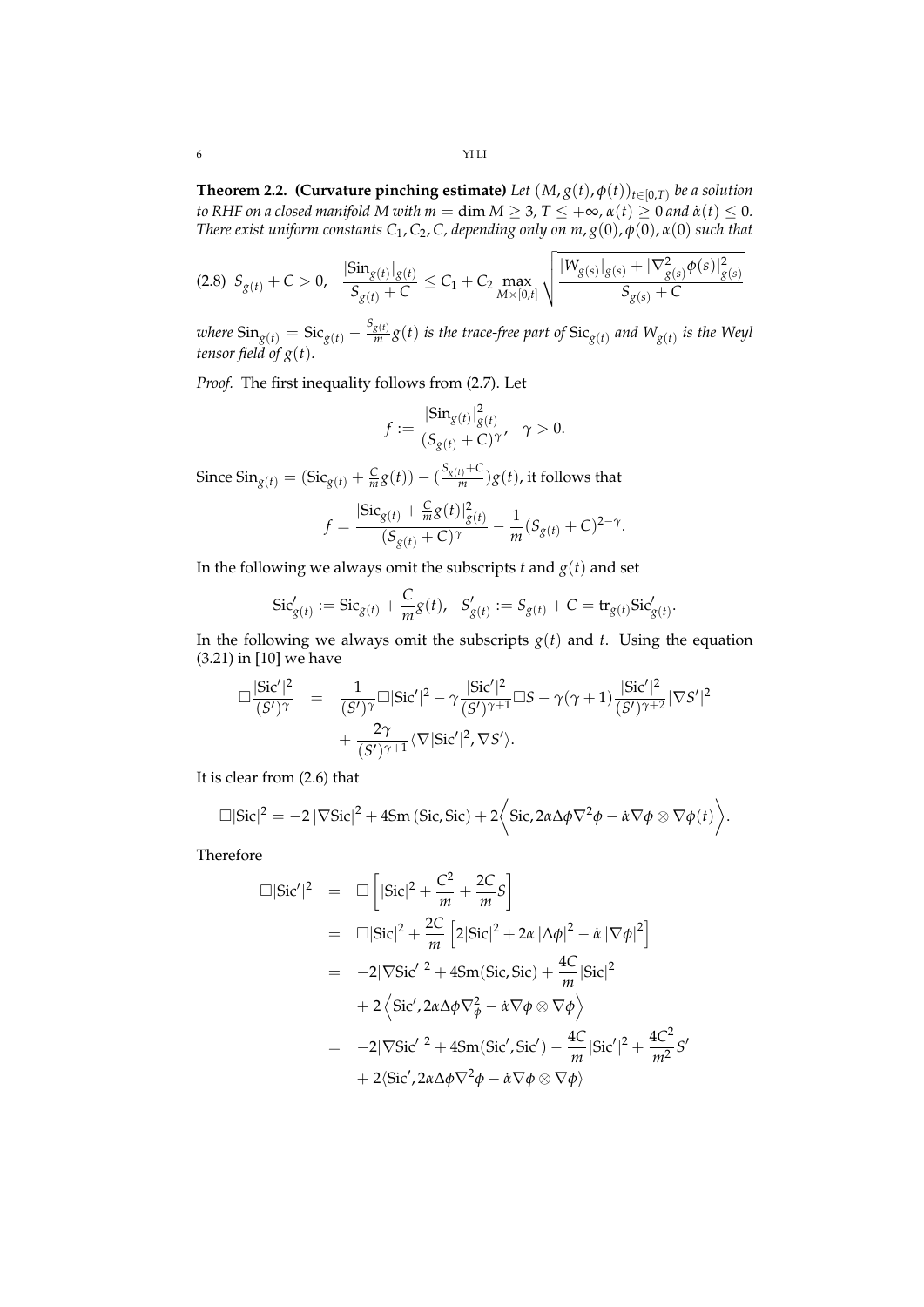and

$$
\Box \frac{|\text{Sic}'|^{2}}{(S')^{\gamma}} = -\frac{2}{(S')^{\gamma}} |\nabla \text{Sic}'|^{2} - \frac{2\gamma |\text{Sic}'|^{4}}{(S')^{\gamma+1}} + \frac{4}{(S')^{\gamma}} \text{Sm}(\text{Sic}', \text{Sic}') \n- \gamma(\gamma+1) \frac{|\text{Sic}'|^{2} |\nabla S|^{2}}{(S')^{\gamma+2}} + \frac{2\gamma}{(S')^{\gamma+1}} \langle \nabla |\text{Sic}'|^{2}, \nabla S' \rangle \n+ \frac{4C^{2}}{m^{2}} \frac{S'}{(S')^{\gamma}} - \frac{4C}{m} \frac{(1-\gamma)S' + \frac{1}{2}\gamma C}{(S')^{\gamma+1}} |\text{Sic}'|^{2} \n+ \frac{2}{(S')^{\gamma}} \langle \text{Sic}', 2\alpha \Delta \phi \nabla^{2} \phi - \alpha \nabla \phi \otimes \nabla \phi \rangle \n- \frac{\gamma |\text{Sic}'|^{2}}{(S')^{\gamma+1}} \left[ 2\alpha |\Delta \phi|^{2} - \dot{\alpha} |\nabla \phi|^{2} \right],
$$

according to

$$
\Box S'=2|\text{Sic}'|^{2}-\frac{4C}{m}S'+\frac{2C^{2}}{m}+2\alpha|\Delta\phi|^{2}-\alpha|\nabla\phi|^{2}.
$$

Using the identity

$$
\left\langle \nabla \frac{|\text{Sic}'|^2}{(S')^{\gamma}}, \nabla S' \right\rangle = \frac{1}{(S')^{\gamma}} \langle \nabla |\text{Sic}'|^2, \nabla S' \rangle - \frac{\gamma}{(S')^{\gamma+1}} |\nabla S|^2 |\text{Sic}'|^2,
$$

we arrive at

$$
\Box \frac{|\text{Sic}'|^2}{(S')^{\gamma}} = \frac{2\gamma}{S'} \left\langle \nabla \frac{|\text{Sic}'|^2}{(S')^{\gamma}}, \nabla S' \right\rangle - \frac{2}{(S')^{\gamma+2}} |S' \nabla \text{Sic}'|^2 \n+ \frac{\gamma(\gamma - 1)}{(S')^{\gamma+2}} |\text{Sic}'|^2 |\nabla S'|^2 + \frac{4}{(S')^{\gamma}} \text{Sm}(\text{Sic}', \text{Sic}') - \frac{2\gamma}{(S')^{\gamma+1}} |\text{Sic}'|^4 \n+ \frac{4C^2}{m^2} \frac{S'}{(S')^{\gamma}} - \frac{4C}{m} \frac{(1 - \gamma)S' + \frac{1}{2}\gamma C}{(S')^{\gamma+1}} |\text{Sic}'|^2 \n+ \frac{2}{(S')^{\gamma}} \langle \text{Sic}', 2\alpha \Delta \phi \nabla^2 \phi - \dot{\alpha} \nabla \phi \otimes \nabla \phi \rangle \n- \frac{\gamma |\text{Sic}'|^2}{(S')^{\gamma+1}} \left[ 2\alpha |\Delta \phi|^2 - \dot{\alpha} |\nabla \phi|^2 \right].
$$

On the other hand, the following two identities

$$
|S'\nabla \text{Sic}'|^{2} = |S'\nabla_{i}S'_{jk} - S'_{jk}\nabla_{i}S' + S'_{jk}\nabla_{i}S'|^{2}
$$
  
\n
$$
= |S'\nabla_{i}S'_{jk} - S'_{jk}\nabla_{i}S'|^{2} - |\text{Sic}'|^{2}|\nabla S'|^{2} + S'\langle\nabla|\text{Sic}'|^{2}, \nabla S'\rangle,
$$
  
\n
$$
\langle\nabla|\text{Sic}'|^{2}, \nabla S'\rangle = \left\langle \nabla \left[ (S')^{\gamma} \frac{|\text{Sic}'|^{2}}{(S')^{\gamma}} \right], \nabla S' \right\rangle
$$
  
\n
$$
= \frac{\gamma}{S'}|\text{Sic}'|^{2}|\nabla S'|^{2} + (S')^{\gamma} \left\langle \nabla \frac{|\text{Sic}'|^{2}}{(S')^{\gamma}}, \nabla S' \right\rangle
$$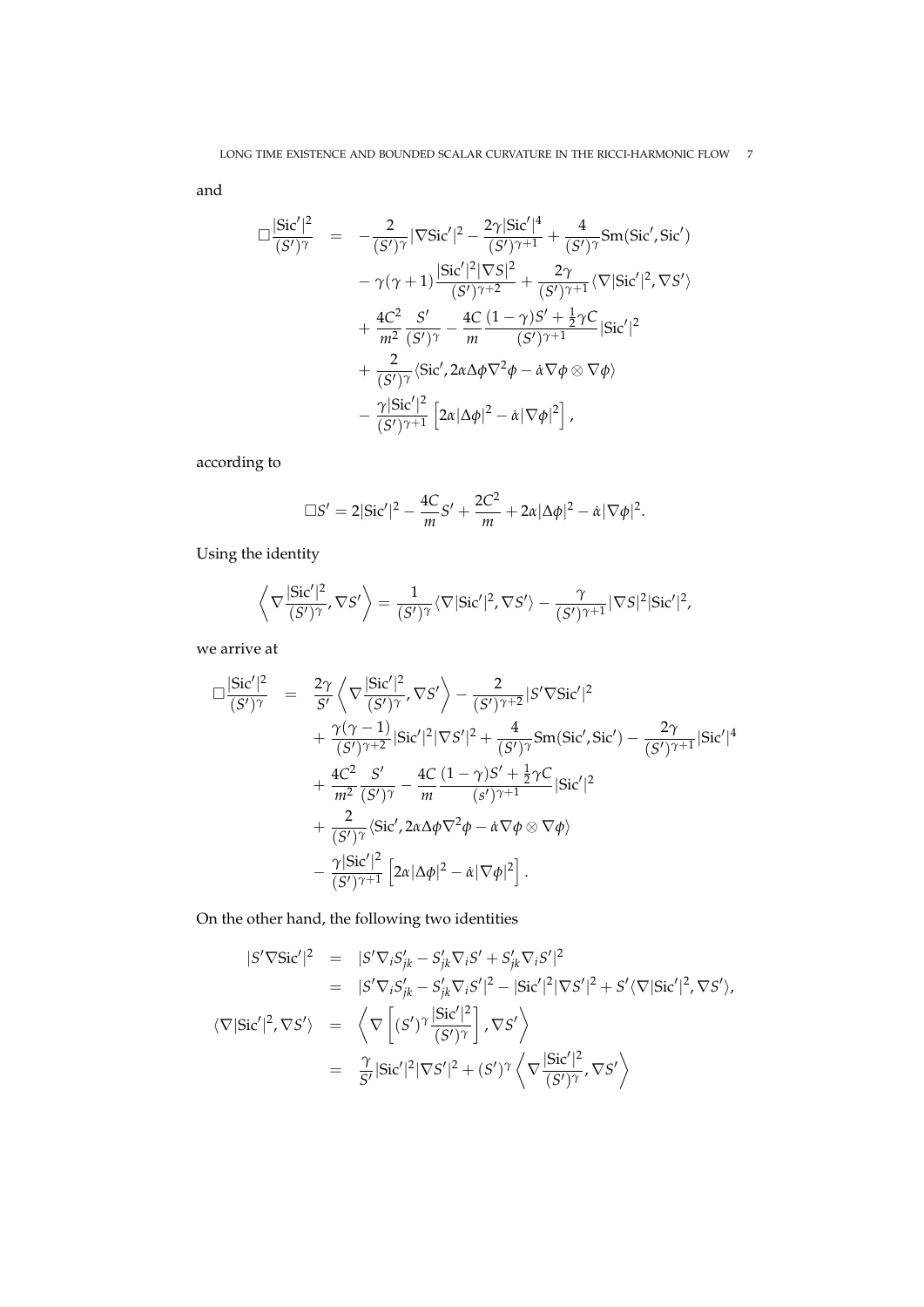implies

$$
\Box \frac{|\text{Sic}'|^{2}}{(S')^{\gamma}} = \frac{2(\gamma - 1)}{S'} \left\langle \nabla \frac{|\text{Sic}'|^{2}}{(S')^{\gamma}}, \nabla S' \right\rangle - \frac{2}{(S')^{\gamma+2}} \left| S' \nabla_{i} S'_{jk} - S'_{jk} \nabla_{i} S' \right|^{2} \n- \frac{(2 - \gamma)(\gamma - 1)}{(S')^{\gamma+2}} |\text{Sic}'|^{2} |\nabla S'|^{2} + \frac{4}{(S')^{\gamma}} \text{Sm}(\text{Sic}', \text{Sic}') - \frac{2\gamma |\text{Sic}'|^{4}}{(S')^{\gamma+1}} \n+ \frac{4C^{2}}{m^{2}} \frac{S'}{(S')^{\gamma}} - \frac{4C}{m} \frac{(1 - \gamma)S' + \frac{1}{2}\gamma C}{(S')^{\gamma+1}} |\text{Sic}'|^{2} \n+ \frac{2}{(S')^{\gamma}} \langle \text{Sic}', 2\alpha \Delta \phi \nabla^{2} \phi - \dot{\alpha} \nabla \phi \otimes \nabla \phi \rangle - \frac{\gamma |\text{Sic}'|^{2}}{(S')^{\gamma+1}} \left[ 2\alpha |\Delta \phi|^{2} - \dot{\alpha} |\nabla \phi|^{2} \right].
$$

It is clear that  $\Box(S')^{2-\gamma} = (2-\gamma)(S')^{1-\gamma} \Box S' - (2-\gamma)(1-\gamma)(S')^{-\gamma}|\nabla S'|^2$  and  $|{\rm Sic}|^2 = |{\rm Sic'}|^2 + \frac{C^2}{m} - \frac{2CS'}{m}$ . These yield

$$
\Box(S')^{2-\gamma} = \frac{2(\gamma - 1)}{S'} \Big\langle \nabla(S')^{2-\gamma}, \nabla S' \Big\rangle + 2(2 - \gamma)(S')^{1-\gamma} |\text{Sic}'|^{2} \n- \frac{(2 - \gamma)(\gamma - 1)}{(S')^{2}} (S')^{2-\gamma} |\nabla S'|^{2} + (2 - \gamma)(S')^{1-\gamma} \left[ \frac{2C^{2}}{m} - \frac{4C}{m} S' \right] \n+ (2 - \gamma)(S')^{1-\gamma} (2\alpha |\Delta \phi|^{2} - \dot{\alpha} |\nabla \phi|^{2}).
$$

Then

$$
\Box f = \frac{2(\gamma - 1)}{S'} \langle \nabla f, \nabla S' \rangle - \frac{2}{(S')^{\gamma + 2}} |S' \nabla_i S'_{jk} - S'_{jk} \nabla_i S'|^2
$$
  
(2.9)
$$
- \frac{(2 - \gamma)(\gamma - 1)}{(S')^2} |\nabla S'|^2 f + \mathcal{Q}_1 + \mathcal{Q}_2 + \mathcal{Q}_3
$$

where

$$
(2.10) \quad \mathcal{Q}_1 \quad := \quad -\frac{2(2-\gamma)}{m} (S')^{1-\gamma} |\text{Sic}'|^2 + \frac{4}{(S')^{\gamma}} \text{Sm}(\text{Sic}', \text{Sic}') - \frac{2\gamma |\text{Sic}'|^4}{(S')^{1+\gamma}},
$$
\n
$$
(2.11) \quad \mathcal{Q}_2 \quad := \quad \frac{4C}{m} \left[ \frac{CS'}{m(S')^2} - \frac{(1-\gamma)S' + \frac{1}{2}\gamma C}{(S')^{\gamma+1}} |\text{Sic}'|^2 - \frac{2-\gamma}{2m} \frac{C-2S'}{(S')^{\gamma-1}} \right]
$$
\n
$$
\mathcal{Q}_3 \quad := \quad \frac{2}{(S')^{\gamma}} \langle \text{Sic}', 2\alpha \Delta \phi \nabla^2 \phi - \dot{\alpha} \nabla \phi \otimes \nabla \phi \rangle
$$
\n
$$
(2.12) \qquad -\frac{2\alpha |\Delta \phi|^2 - \dot{\alpha} |\nabla \phi|^2}{(S')^{\gamma+1}} \left[ \gamma |\text{Sic}'|^2 + \frac{2-\gamma}{m} (S')^2 \right].
$$

Observe that

$$
(2.13) \qquad \mathscr{Q}_2 = \frac{4C}{m^2} \left[ \frac{C}{S'} + \frac{C}{(S')^{\gamma - 1}} + \frac{1}{(S')^{\gamma - 2}} + mf \left( \gamma - 1 - \frac{\gamma C}{s S'} \right) \right].
$$

The  $\mathcal{Q}_1$  terms can be written as

$$
\mathcal{Q}_1 = \frac{2}{(S')^{\gamma+1}} \left[ \frac{\gamma - 2}{m} |\text{Sic}'|^2 (s')^2 + 2S' \text{Sm}(\text{Sic}', \text{Sic}') - \gamma |\text{Sic}'|^4 \right]
$$
  
(2.14) 
$$
= \frac{2}{(S')^{\gamma+1}} \left[ (2 - \gamma) |\text{Sic}'|^2 |\text{Sin}|^2 - 2 \left( |\text{Sic}'|^4 - S' \text{Sm}(\text{Sic}', \text{Sic}') \right) \right],
$$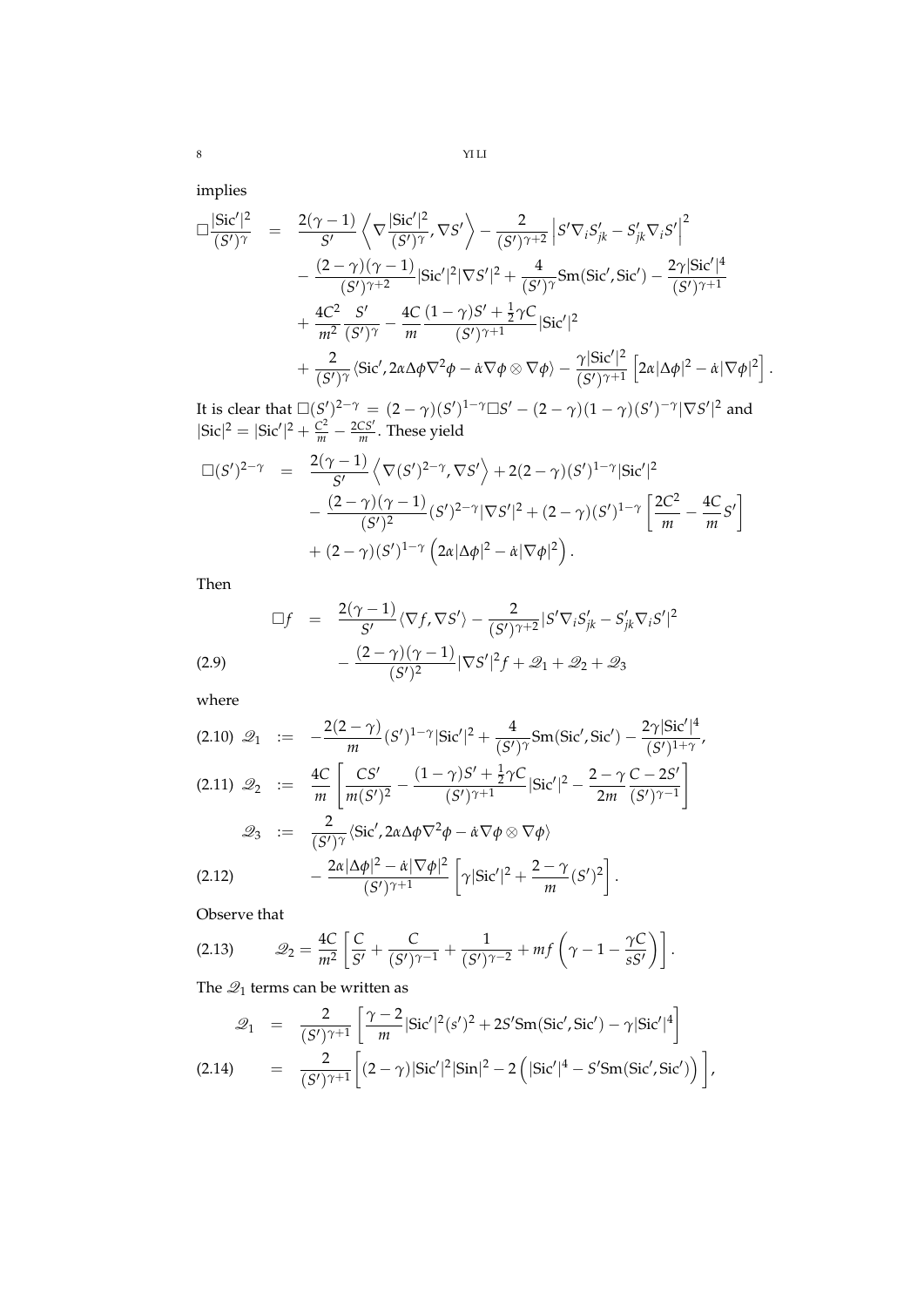where  $\text{Sin} = \text{Sic} - \frac{S}{m}g = \text{Sic}' - \frac{C}{m}g - \frac{S}{m}g = \text{Sic}' - \frac{S'}{m}$  $\frac{S'}{m}g$  =: Sin'. Recall the decomposition of Rm that

$$
R_{ijk\ell} = \frac{1}{m-2}(R_{i\ell}g_{jk} + R_{jk}g_{i\ell} - R_{ik}g_{j\ell} - R_{j\ell}g_{ik}) - \frac{R(g_{i\ell}g_{jk} - g_{ik}g_{j\ell})}{(m-1)(m-2)} + W_{ijk\ell}
$$

where  $W_{ijk\ell}$  stands for the Weyl tensor field. Then

$$
S_{ijk\ell} = W_{ijk\ell} + \frac{1}{m-2} (S'_{i\ell}g_{jk} + S'_{jk}g_{i\ell} - S'_{ik}g_{j\ell} - S'_{j\ell}g_{ik}) - \frac{S'(g_{i\ell}g_{jk} - g_{ik}g_{j\ell})}{(m-2)(m-1)} + \frac{C}{m(m-1)(m-2)} (g_{i\ell}g_{jk} - g_{ik}g_{j\ell}) - \frac{C}{m(m-2)} (g_{jk}g_{i\ell} - g_{j\ell}g_{ik}) + \frac{\alpha}{m-2} (g_{jk}\nabla_i\phi\nabla_\ell\phi + g_{i\ell}\nabla_j\phi\nabla_k\phi - g_{j\ell}\nabla_i\phi\nabla_k\phi - g_{ik}\nabla_j\phi\nabla_\ell\phi)
$$
\n
$$
\alpha
$$

$$
-\frac{\alpha|\nabla\phi|^2}{(m-2)(m-1)}(g_{i\ell}g_{jk}-g_{ik}g_{j\ell})-\frac{\alpha}{2}(g_{j\ell}\nabla_i\phi\nabla_k\phi+g_{k\ell}\nabla_i\phi\nabla_j\phi).
$$

Together with (2.15), we get

$$
\text{Sm}(\text{Sic}', \text{Sic}') = \frac{1}{m-2} \left[ \frac{2m-1}{m-1} S' |\text{Sic}'|^2 - 2\text{Sic}'^3 - \frac{S'^3}{m-1} \right] + W(\text{Sic}', \text{Sic}')
$$
\n
$$
- \frac{1}{m-1} \left( \frac{C}{m} + \frac{\alpha}{m-2} |\nabla \phi|^2 \right) \left( |S'|^2 - |\text{Sic}'|^2 \right)
$$
\n
$$
+ \frac{2\alpha}{m-2} \left\langle S' \text{Sic}' - \frac{m}{2} \text{Sic}'^2, \nabla \phi \otimes \nabla \phi \right\rangle
$$

where  $\text{Sic}'^3 = S'_{ij}S'^{j}{}_{k}S'^{ki}$ . Substituting (2.16) into (2.14) we arrive at

(2.17) 
$$
\mathcal{Q}_1 = \frac{2}{(S')^{\gamma+1}} \left[ (2-\gamma) |\text{Sic}'|^2 |\text{Sin}|^2 - 2\mathcal{Q}_4 + 2S'W(\text{Sic}', \text{Sic}') - \frac{2}{m-1} \left( \frac{C}{m} + \frac{\alpha}{m-2} |\nabla \phi|^2 \right) \left( S'^3 - S' |\text{Sic}'|^2 \right) + \frac{2\alpha}{m-2} \left( S'^2 \text{Sic}' - \frac{m}{2} S' \text{Sic}'^2, \nabla \phi \otimes \nabla \phi \right) \right]
$$

where

(2.18) 
$$
\mathcal{Q}_4 = |\text{Sic}'|^4 - \frac{S'}{m-2} \left( \frac{2m-1}{m-1} S' |\text{Sic}'|^2 - 2\text{Sic}'^3 - \frac{S'^3}{m-1} \right).
$$

The first term

$$
(2 - \gamma)|\text{Sic}'|^2|\text{Sin}|^2 - 2\mathcal{Q}_4 + 2S'W(\text{Sic}', \text{Sic}')
$$
 on the right-hand side of (2.17) can be written as

$$
-\gamma |\sin|^4 + \left[ \frac{2(m^2 + 2m - 2)}{m(m - 1)(m - 2)} - \frac{\gamma}{m} \right] S'^2 |\sin|^2 + \frac{4}{m^2(m - 2)} S'^4 - \frac{4}{m - 2} S' \text{Sic}'^3 + 2S' W (\text{Sic}', \text{Sic}')
$$

by using the fact that  $|\text{Sic}'|^2 = |\text{Sin}|^2 + \frac{S'^2}{m}$  $\frac{S^{\prime 2}}{m}$ , where Sic<sup> $\prime$ 3</sup> is equals to

$$
Sic^{\prime 3} = Sin^3 + \frac{3S^{\prime}}{m} |Sin|^2 + \frac{S^{\prime 3}}{m^2},
$$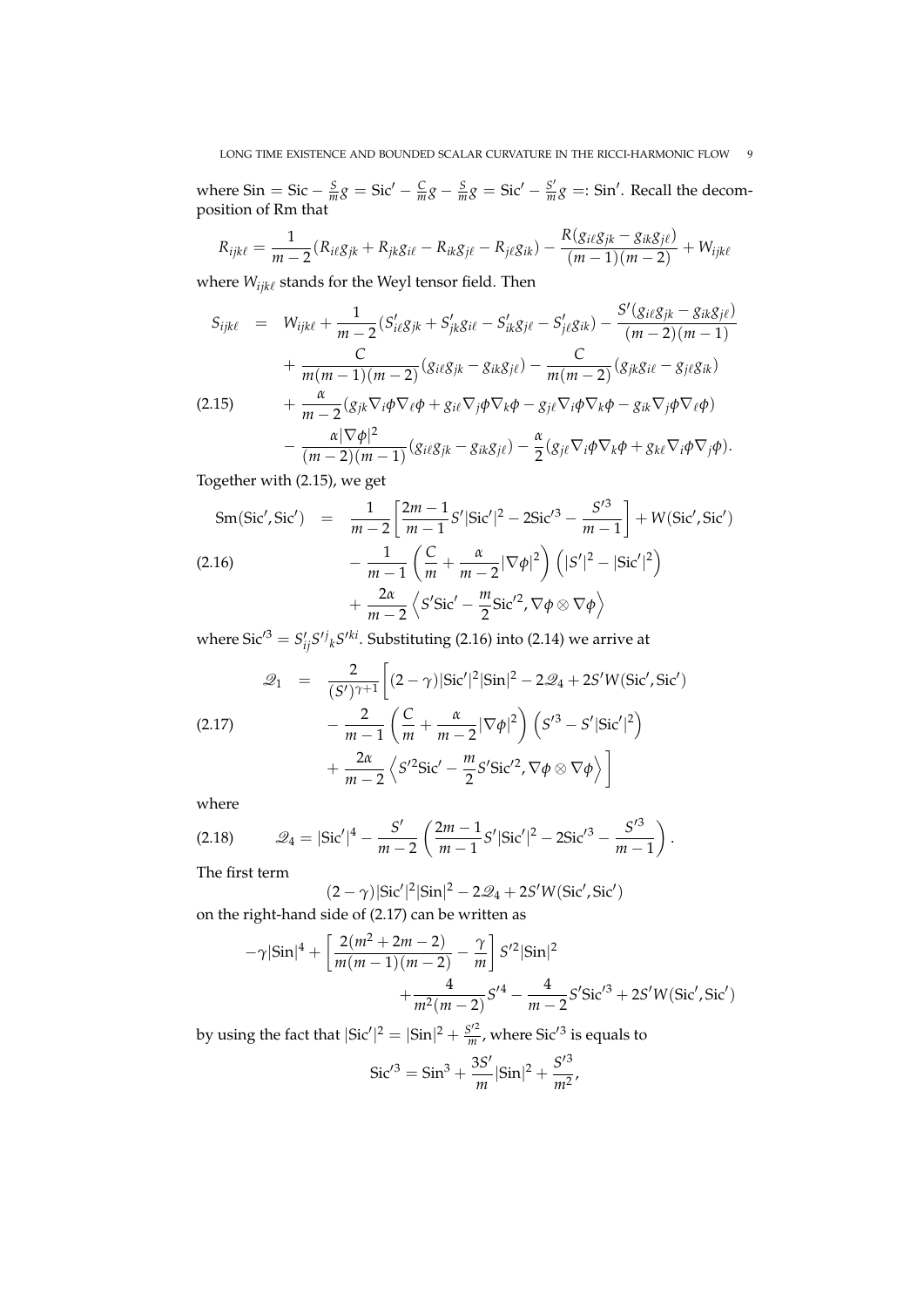and therefore

$$
-\gamma |\text{Sin}|^4 + \left[\frac{2(m-2)}{m(m-1)} - \frac{\gamma}{m}\right] S'^2 |\text{Sin}|^2 - \frac{4}{m-2} S' \text{Sin}^3 + 2S' W(\text{Sin}, \text{Sin}),
$$

because of  $W(\text{Sic}', \text{Sic}') = W(\text{Sin}, \text{Sin})$ . Finally, we obtain

$$
\Box f = 2(\gamma - 1)\langle \nabla f, \nabla \ln S' \rangle - \frac{2}{(S')^{\gamma}} |\nabla_i S'_{jk} - S'_{jk} \nabla_i \ln S'|^2
$$
  
(2.19) 
$$
- (2 - \gamma)(\gamma - 1)|\nabla \ln S'|^2 f + \mathcal{Q}_1 + \mathcal{Q}_2 + \mathcal{Q}_3
$$

where

$$
\mathcal{Q}_1 = \frac{2}{(S')^{\gamma+1}} \left[ -\gamma(S')^{2\gamma} f^2 + \left( \frac{2m-4}{n(m-1)} - \frac{\gamma}{m} \right) (S')^{\gamma+2} f - \frac{4S'^4}{m-2} \frac{\sin^3}{S'^3} \right. \n+ 2(S')^3 W \left( \frac{\sin}{S'} , \frac{\sin}{S'} \right) - \frac{2}{m-1} \left( \frac{C}{m} + \frac{\alpha |\nabla \phi|^2}{m-2} \right) \left( \frac{m-1}{m} S'^3 - (S')^{\gamma+1} f \right) \n+ \frac{2\alpha}{m-2} \left\langle S'^2 \text{Sic}' - \frac{m}{2} S' \text{Sic}'^2, \nabla \phi \otimes \nabla \phi \right\rangle \right],\n\mathcal{Q}_2 = \frac{4C}{m^2} \left[ \frac{C}{S'} + \frac{C}{(S')^{\gamma+1}} + \frac{1}{(S')^{\gamma-2}} + mf \left( \gamma - 1 - \frac{\gamma C}{2S'} \right) \right],\n\mathcal{Q}_3 = \frac{2}{(S')^{\gamma}} \left\langle \text{Sic}', 2\alpha \Delta \phi \nabla^2 \phi - \dot{\alpha} \nabla \phi \otimes \nabla \phi \right\rangle \n- \frac{2\alpha |\Delta \phi|^2 - \dot{\alpha} |\nabla \phi|^2}{(S')^{\gamma+1}} \left[ \gamma(S')^{\gamma} f + \frac{2S'^2}{m} \right].
$$

from (2.9)–(2.13) and (2.17)–(2.18). In particular, when  $\gamma = 2$ , we have  $f = |\text{Sin}|^2 / S'^2 = |\text{Sic}'|^2 / S'^2$  and

(2.20) 
$$
\Box f = 2 \langle \nabla f, \nabla \ln S' \rangle - 2 \left| \nabla \left( \frac{\sin}{S'} \right) \right|^2 + \mathcal{Q}_1 + \mathcal{Q}_2 + \mathcal{Q}_3
$$

where

$$
\mathcal{Q}_1 = 4S' \bigg[ -f^2 - \frac{f}{m(m-1)} - \frac{2}{m-2} \frac{\sin^3}{S'^3} + \frac{1}{S'} W \bigg( \frac{\sin}{S'} \frac{\sin}{S'} \bigg)
$$
  
\n
$$
- \frac{1}{S'} \bigg( \frac{C}{m} + \frac{\alpha |\nabla \phi|^2}{m-2} \bigg) \bigg( \frac{1}{m} - \frac{f}{m-1} \bigg) + \frac{1}{S'} \frac{\alpha}{m-2} \bigg( \frac{\sin^2}{S'^2}, \nabla \phi \otimes \nabla \phi \bigg)
$$
  
\n
$$
+ \frac{1}{S'} \frac{\alpha |\nabla \phi|^2}{2m(m-2)} \bigg],
$$
  
\n
$$
\mathcal{Q}_2 = \frac{4C}{m^2} \bigg[ \frac{C}{S'} + \frac{C}{S'^3} + mf \bigg( 1 - \frac{C}{S'} \bigg) \bigg],
$$
  
\n
$$
\mathcal{Q}_3 = \frac{2}{S'} \bigg[ \langle \sin, 2\alpha \Delta \phi \nabla^2 \phi - \alpha \nabla \phi \otimes \nabla \phi \rangle - \bigg( 2\alpha |\Delta \phi|^2 - \alpha |\nabla \phi|^2 \bigg) f \bigg].
$$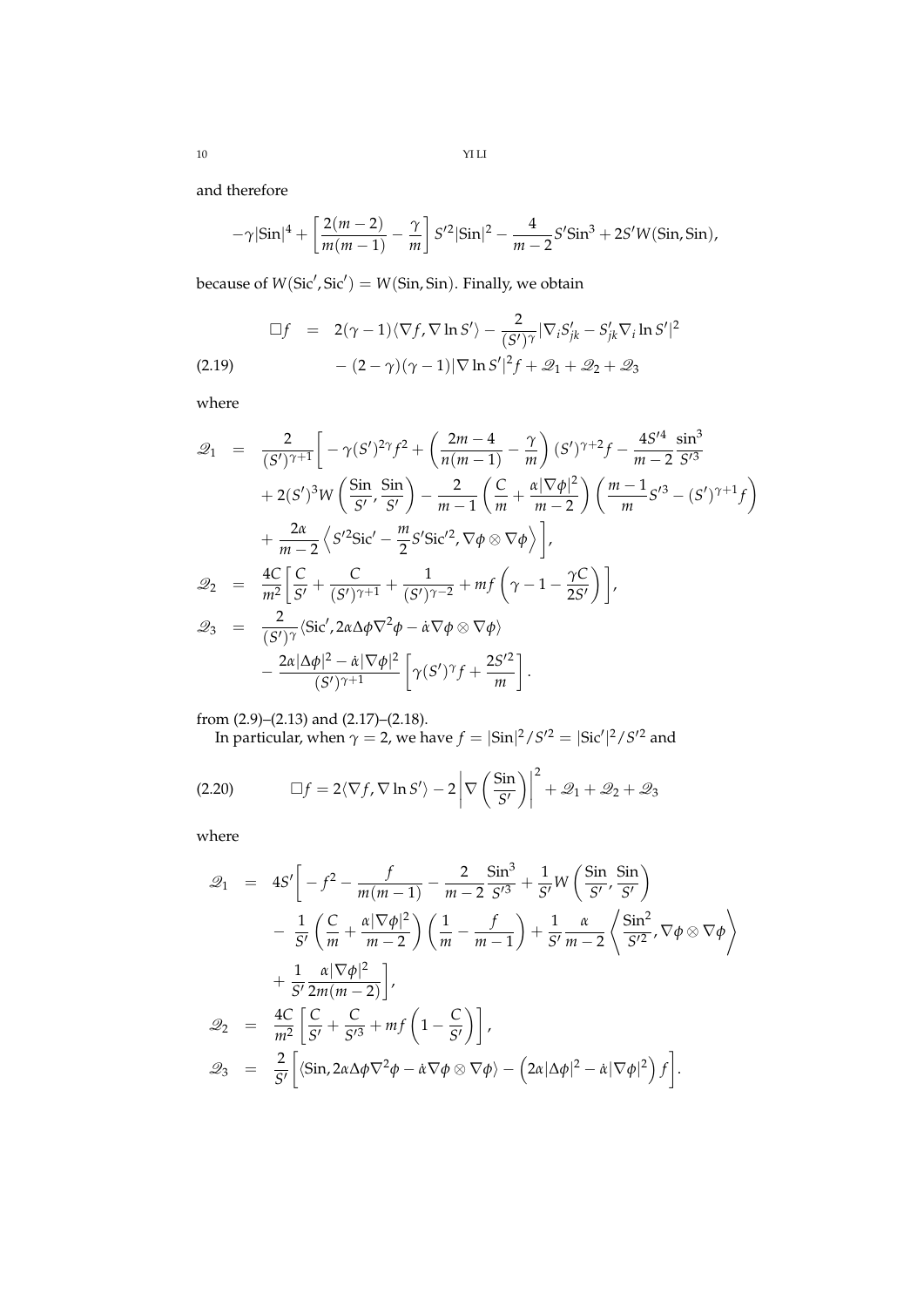Since  $\alpha(t) \geq 0$  and  $\dot{\alpha}(t) \leq 0$ , it follows from [32], Proposition 5.5, that  $|\nabla \phi|^2$  is bounded from above by a uniform constant. Consequently

$$
\mathcal{Q}_1 \leq 4S' \left( -f^2 - \frac{f}{m(m-1)} + \frac{2}{m-2} f^{3/2} + C_m \frac{|W|}{S'} f + C_0 f \right),
$$
  
\n
$$
\mathcal{Q}_2 \leq 4S' (C_0 + C_0 f),
$$
  
\n
$$
\mathcal{Q}_3 \leq 4S' \left( C_0 + C_0 \frac{|\nabla^2 \phi|^2}{S'} f^{1/2} \right)
$$

where  $C_m = C(m) > 0$  and  $C_0 = C(m, g(0), \phi(0), \alpha(0)) > 0$ . Without loss of generality, we may assume that  $f \geq 1$ . In this case, we have

$$
\Box f \le 2\langle \nabla f, \nabla \ln S' \rangle + 4S'f \bigg[ -f - \frac{1}{m(m-1)} + \frac{2}{m-2} f^{1/2} + C_0 + C_0 \frac{|W| + |\nabla^2 \phi|^2}{S'} \bigg]
$$
\n(2.21)

Applying the maximum principle to (2.21) yields

$$
f - \frac{2}{m-2}f^{1/2} + \frac{1}{m(m-1)} - C_0 - C_0\frac{|W| + |\nabla^2 \phi|^2}{S'} \le 0
$$

at the point where  $f$  achieves its maximum. Thus we obtain  $(2.8)$ .

As an immediate consequently of Theorem 2.2 we obtain the following theorem that is an extension of Cao's result ([6], Corollary 3.1).

**Theorem 2.3.** Let  $(M, g(t), \phi(t))_{t \in [0,T)}$  be a solution to RHF with nonincreasing  $\alpha(t) \in$  $[\underline{\alpha}, \overline{\alpha}]$ ,  $0 < \underline{\alpha} \leq \overline{\alpha} < +\infty$ , on a closed manifold M with  $m = \dim M \geq 3$  and  $T < +\infty$ . *Either one has*

$$
\limsup_{t \to T} \left( \max_{M} R_{g(t)} \right) = \infty
$$

*or*

$$
\limsup_{t\to T}\left(\max_M R_{g(t)}\right)<\infty \text{ but } \limsup_{t\to T}\left(\max_M \frac{|W_{g(t)}|_{g(t)}+|\nabla^2_{g(t)}\phi(t)|^2_{g(t)}}{R_{g(t)}}\right)=\infty.
$$

*Proof.* Suppose now that

$$
\limsup_{t\to T}\left(\max_M R_{g(t)}\right)<\infty \text{ and }\limsup_{t\to T}\left(\max_M \frac{|W_{g(t)}|_{g(t)}+|\nabla^2_{g(t)}\phi(t)|^2_{g(t)}}{R_{g(t)}}\right)<\infty.
$$

In this case both  $R_{g(t)}$  and  $|W_{g(t)}|_{g(t)} + |\nabla^2_{g(t)}\phi(t)|^2_{g(t)}$  are uniformly bounded. Theorem 2.2 then implies that  $|\text{Sin}_{g(t)}|_{g(t)}$  is uniformly bounded. Since  $\text{Sin}_{g(t)} =$  $\operatorname{Sic}_{g(t)} - \frac{S_{g(t)}}{m}$  $\frac{g(t)}{m}g(t)$ , it follows that  $\text{Sic}_{g(t)}$  is uniformly bounded. However, the assumption on  $\alpha(t)$  tells us that  $|\nabla_{g(t)}\phi(t)|^2_{g(t)}$  is uniformly bounded (e.g., [32], Proposition 5.5). Thus  $\operatorname{Ric}_{g(t)}$  is uniformly bounded, contradicting with the fact (1.2). Therefore we prove the theorem.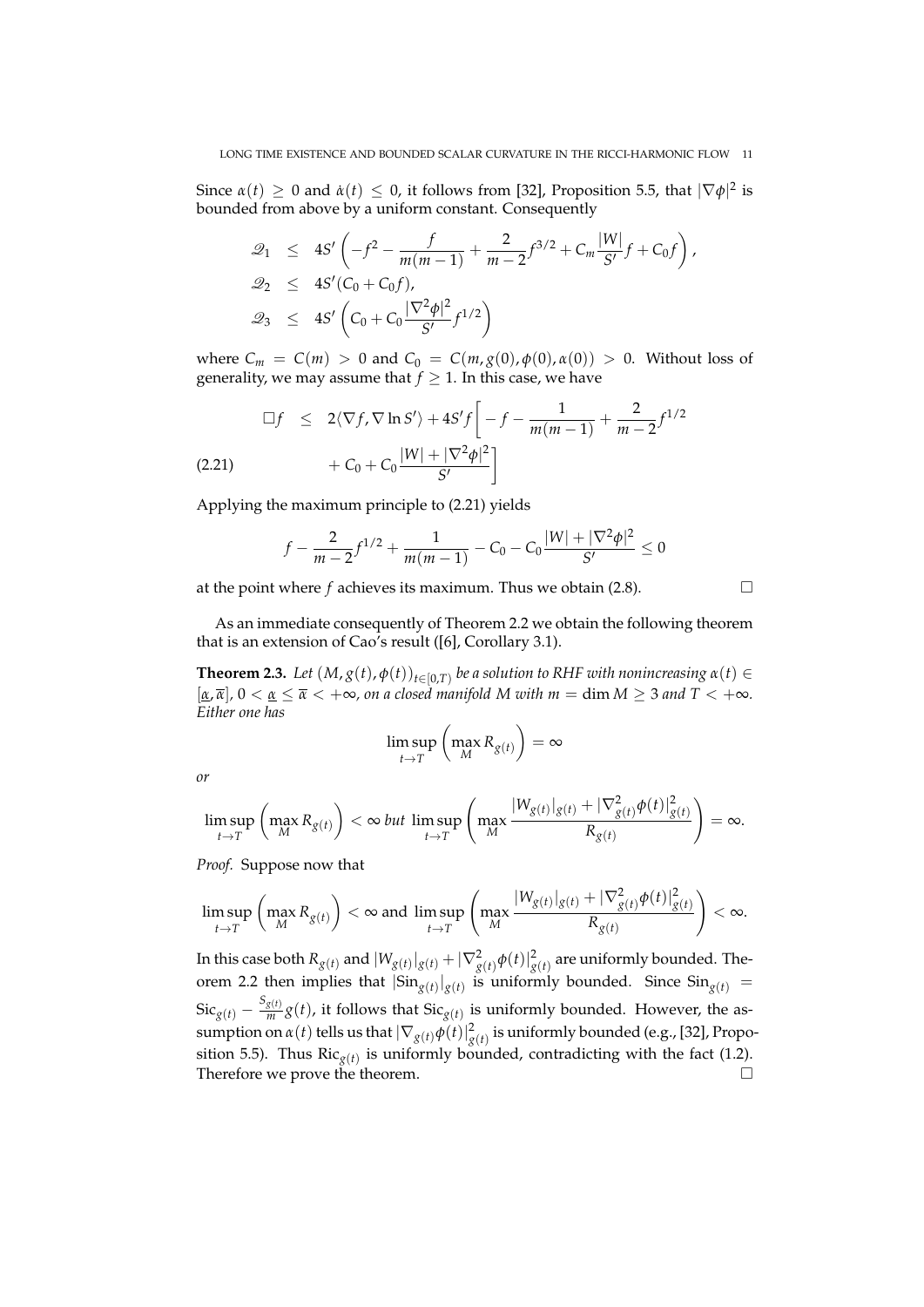# 3. 4D RICCI-HARMONIC FLOW WITH BOUNDED *Sg*(*t*) : I

Let the constant *C* be given in Theorem 2.2 and we assume that  $\alpha$  is a positive constant so that  $\dot{\alpha}(t) \equiv 0$ , and  $m = \dim M = 4$ . As in [38] we define

(3.1) 
$$
Z_{ijk} := (\nabla_i S_{jk}) (S_{g(t)} + C) - S_{jk} (\nabla_i S_{g(t)}) , \quad Z_{g(t)} := (Z_{ijk}).
$$

In the proof of Theorem 2.2, we actually have proved

(3.2)  
\n
$$
\Box \frac{|\text{Sic}|^2}{S+C} = -2 \frac{|Z|^2}{(S+C)^3} - 2 \frac{|\text{Sic}|^4}{(S+C)^2} + 4 \frac{\text{Sm}(\text{Sic},\text{Sic})}{S+C} -\frac{1}{(S+C)^2} \left[ \left( 2\alpha |\Delta \phi|^2 - \dot{\alpha} |\nabla \phi|^2 \right) |\text{Sic}|^2 - 2(S+C) \left\langle \text{Sic}, 2\alpha \Delta \phi \nabla^2 \phi - \dot{\alpha} \nabla \phi \otimes \nabla \phi \right\rangle \right].
$$

The bracket in the right-hand side of (3.2) can be expressed as

$$
2\alpha \left[ \left| \text{Sic}\Delta\phi - (S+C)\nabla^2\phi \right|^2 - (S+C)^2 |\nabla^2\phi|^2 \right]
$$

because of  $\dot{\alpha} \equiv 0$ . Therefore the identity (3.2) is equal to

(3.3)  
\n
$$
\Box f = -2 \frac{|Z|^2}{(S+C)^3} - 2f^2 + 4 \frac{\text{Sm}(Sic, Sic)}{S+C}
$$
\n
$$
-2\alpha \left| \Delta \phi \frac{\text{Sic}}{S+C} - \nabla^2 \phi \right|^2 + 2\alpha |\nabla^2 \phi|^2,
$$

where

$$
f := \frac{|\text{Sic}|^2}{S + C}
$$

which differs from the previous one in the proof of Theorem 2.2. Integrating  $(3.3)$ over *M* yields

$$
\frac{d}{dt} \int_{M} f dV_{g(t)} = \int_{M} \left[ -2 \frac{|Z|^{2}}{(S+C)^{3}} - 2f^{2} + 4 \frac{\text{Sm(Sic, Sic)}}{S+C} - fS - 2\alpha \left| \Delta \phi \frac{\text{Sic}}{S+C} - \nabla^{2} \phi \right|^{2} + 2\alpha |\nabla^{2} \phi|^{2} \right] dV_{g(t)}.
$$
\n(3.5)

To control the integral of  $|\nabla^2 \phi|^2$  we recall the evolution equation for  $|\nabla \phi|^2$  (see [32], Proposition 4.3):

(3.6) 
$$
\Box |\nabla \phi|^2 = -2\alpha |\nabla \phi \otimes \nabla \phi|^2 - 2|\nabla^2 \phi|^2.
$$

In particular, we see that

(3.7) 
$$
|\nabla \phi|^2 \leq \max_M \left( |\nabla \phi|^2 \bigg|_{t=0} \right) =: A_1.
$$

Moreover we have

$$
\frac{d}{dt} \int_M |\nabla \phi|^2 dV_{g(t)} \le \int_M \left[ -(S+C) |\nabla \phi|^2 - 2 |\nabla^2 \phi|^2 + C |\nabla \phi|^2 \right] dV_{g(t)}
$$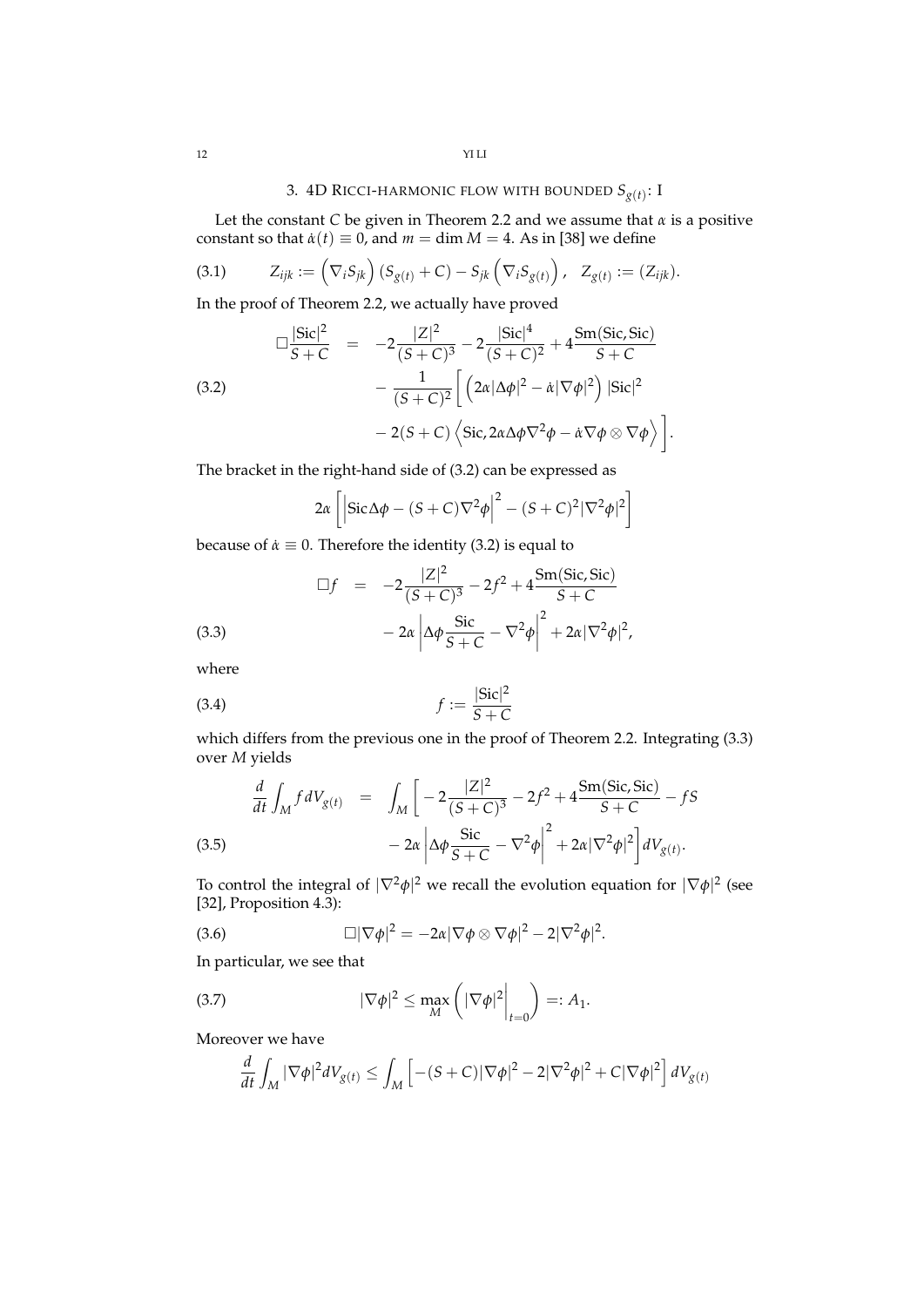which shows that

$$
(3.8) \t2\int_0^t \int_M |\nabla^2 \phi|^2 dV_{g(s)} ds + \int_M |\nabla \phi|^2 dV_{g(t)} \le e^{Ct} A_1 \text{Vol}(M, g(0)).
$$

Define

$$
A_2(t) := \int_M |\nabla^2 \phi|^2 dV_{g(t)}.
$$

Plugging (3.8) into (3.5) we arrive at

(3.9) 
$$
\frac{d}{dt} \int_M f dV_{g(t)} \le \int_M \left[ -2f^2 + 4 \frac{\text{Sm}(Sic, Sic)}{S+C} - fS \right] dV_{g(t)} + 2\alpha A_2(t).
$$

In the following we restrict ourself in 4*D* RHF, i.e.,  $m = \dim M = 4$ . In the case, the famous Gauss-Bonnet-Chern formula says that

(3.10) 
$$
2^{5} \pi^{2} \chi(M) = \int_{M} \left[ |Rm|^{2} - 4|Ric|^{2} + R^{2} \right] dV_{g(t)}
$$

for any  $t \in [0, T]$ . In order to use the formula (3.10) we should translate the integrand in (3.10) into a function in terms of  $S_{ijk\ell}$ .

**Lemma 3.1.** *For any m-dimensional manifold M, one has*

$$
|\text{Rm}|^2 - 4|\text{Ric}|^2 + R^2 = |\text{Sm}|^2 - 4|\text{Sic}|^2 + S^2
$$
  
(3.11)
$$
- \frac{m+9}{2}\alpha^2|\nabla\phi|^4 - 9\alpha\text{Sic}(\nabla\phi,\nabla\phi) + 2\alpha S|\nabla\phi|^2.
$$

*Proof.* Using  $S_{ijk\ell} = R_{ijk\ell} - \frac{\alpha}{2} (g_{j\ell} \nabla_i \phi \nabla_k \phi + g_{k\ell} \nabla_i \phi \nabla_j \phi)$  we obtain

$$
|\text{Rm}|^2 = R_{ijk\ell} R^{ijk\ell}
$$
  
=  $(S_{ijk\ell} + \frac{\alpha}{2} (g_{j\ell} \nabla_i \phi \nabla_k \phi + g_{k\ell} \nabla_i \phi \nabla_j \phi))$   
 $\cdot (S^{ijk\ell} + \frac{\alpha}{2} (g^{j\ell} \nabla^i \phi \nabla^k \phi + g^{k\ell} \nabla^i \phi \nabla^j \phi))$   
=  $|{\rm Sm}|^2 + \frac{m+1}{2} \alpha^2 |\nabla \phi|^4 + \alpha (S_{ijk\ell} g^{j\ell} \nabla^i \phi \nabla^k \phi + S_{ijk\ell} g^{k\ell} \nabla^i \phi \nabla^j \phi).$ 

Compute

$$
S_{ijk\ell}g^{j\ell} = -R_{ik} - \frac{m+1}{2}\alpha\nabla_i\phi\nabla_k\phi = -S_{ik} - \frac{m+3}{2}\alpha\nabla_i\phi\nabla_k\phi,
$$
  
\n
$$
S_{ijk\ell}g^{k\ell} = g^{k\ell}R_{ijk\ell} - \frac{m+1}{2}\alpha\nabla_i\phi\nabla_j\phi = -\frac{m+1}{2}\alpha\nabla_i\phi\nabla_j\phi
$$

because of the first Bianchi identity  $g^{k\ell}R_{ijk\ell} = -g^{k\ell}(R_{jki\ell} + R_{kij\ell}) = -(-R_{ji} + \ell)$  $R_{ij}$ ) = 0. Consequently

$$
|\text{Rm}|^2 = |\text{Sm}|^2 + \frac{m+1}{2} \alpha^2 |\nabla \phi|^4
$$
  
+  $\alpha \left[ -\text{Sic}(\nabla \phi, \nabla \phi) - \frac{m+3}{2} \alpha |\nabla \phi|^4 - \frac{m+1}{2} \alpha |\nabla \phi|^4 \right]$   
=  $|\text{Sm}|^2 - \alpha \text{Sic}(\nabla \phi, \nabla \phi) - \frac{m+3}{2} \alpha^2 |\nabla \phi|^4.$ 

Similarly, we can show that

$$
|\text{Ric}|^2 = |\text{Sic}|^2 + 2\alpha \text{Sic}(\nabla \phi, \nabla \phi) + \alpha^2 |\nabla \phi|^4,
$$
  

$$
R^2 = S^2 + \alpha^2 |\nabla \phi|^4 + 2\alpha S |\nabla \phi|^2.
$$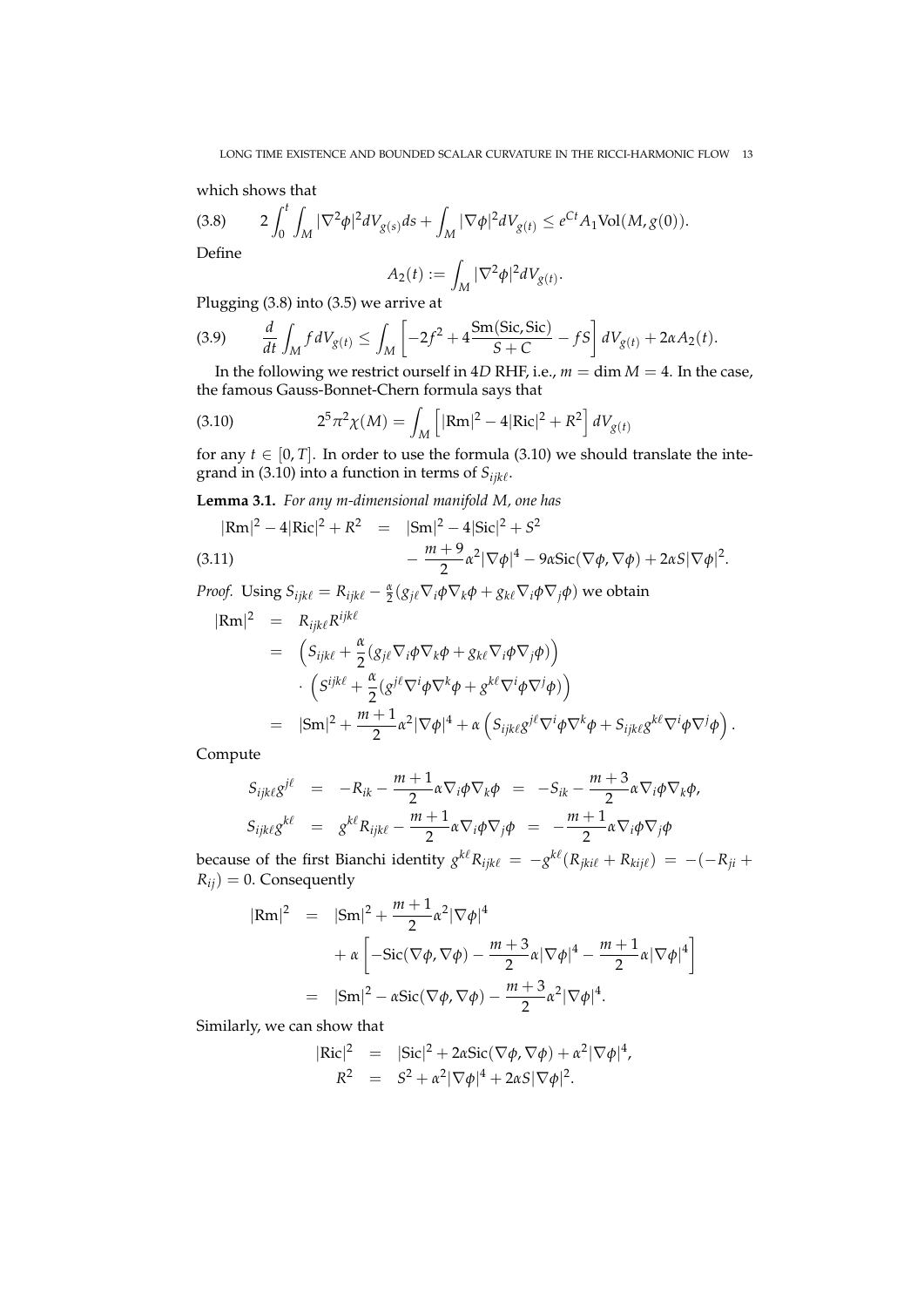Combining those identities we obtain (3.11).  $\Box$ 

From (3.10) and (3.11) one has, in dimension  $m = 4$ ,

$$
\int_{M} \left[ |\mathrm{Sm}|^{2} - 4|\mathrm{Sic}|^{2} + S^{2} \right] dV_{g(t)} = 2^{5} \pi^{2} \chi(M) + \frac{13}{2} \alpha^{2} \int_{M} |\nabla \phi|^{4} dV_{g(t)} + 9 \alpha \int_{M} \mathrm{Sic}(\nabla \phi, \nabla \phi) dV_{g(t)} - 2 \alpha \int_{M} S |\nabla \phi|^{2} dV_{g(t)}.
$$
\n(3.12)

Using the inequality

$$
\operatorname{Sic}(\nabla \phi, \nabla \phi) \le \epsilon |\operatorname{Sic}|^2 + \frac{|\nabla \phi|^4}{4\epsilon}, \quad \epsilon := \frac{9}{26\alpha}
$$

we obtain from (3.12) that, in dimension  $m = 4$ ,

$$
\int_{M} \left[ |\mathrm{Sm}|^{2} - 4|\mathrm{Sic}|^{2} + S^{2} \right] dV_{g(t)} \leq 2^{5} \pi^{2} \chi(M) + 13 \alpha^{2} \int_{M} |\nabla \phi|^{4} dV_{g(t)} + \frac{81}{26} \int_{M} |\mathrm{Sic}|^{2} dV_{g(t)} - 2 \alpha \int_{M} S |\nabla \phi|^{2} dV_{g(t)}.
$$
\n(3.13)

For any  $\epsilon > 0$  we have

$$
4\frac{\text{Sm}(Sic, \text{Sic})}{S+C} \le \epsilon^2 |\text{Sm}|^2 + \frac{4|\text{Sic}|^2}{\epsilon^2 (S+C)^2} = \frac{4}{\epsilon^2} f^2 + \epsilon^2 |\text{Sm}|^2
$$

so that

$$
-2f^2 + 4\frac{\operatorname{Sm}(\text{Sic}, \text{Sic})}{S+C} - fS \le -2f^2 + \frac{4}{\epsilon^2}f^2 + \epsilon^2|\text{Sm}|^2 - fS
$$
  
= -2f<sup>2</sup> +  $\epsilon^2$  (|\text{Sm}|<sup>2</sup> - 4|\text{Sic}|<sup>2</sup> + S<sup>2</sup>) + 4 $\epsilon^2|\text{Sic}|^2 - \epsilon^2S^2 + \frac{4}{\epsilon^2}f^2 - fs$   
=  $\epsilon^2$  (|\text{Sm}|<sup>2</sup> - 4|\text{Sic}|<sup>2</sup> + S<sup>2</sup>) + (4 $\epsilon^2$  - 1)fS - (2 -  $\frac{4}{\epsilon^2}$ ) f<sup>2</sup> + 4C $\epsilon^2 f - \epsilon^2 S^2$ .

Using the estimate (3.13) we have

$$
\int_{M} \left[ -2f^{2} + 4 \frac{\text{Sm}(Sic, Sic)}{S + C} - fS \right] dV_{g(t)} \leq \epsilon^{2} \left[ 32\pi^{2} \chi(M) + 13\alpha^{2} A_{1}^{2} \text{Vol}(M, g(0))e^{Ct} + \frac{81}{26} \int_{M} f(S + C) dV_{g(t)} \right] - \epsilon^{2} \int_{M} f^{2} dV_{g(t)} + (4\epsilon^{2} - 1) \int_{M} fS dV_{g(t)} - \left( 2 - \frac{4}{\epsilon^{2}} \right) \int_{M} f^{2} dV_{g(t)} + 4C\epsilon^{2} \int_{M} f dV_{g(t)} \n= \epsilon^{2} \left[ 32\pi^{2} \chi(M) + 13\alpha^{2} A_{1}^{2} \text{Vol}(M, g(0))e^{Ct} \right] \n+ \int_{M} \left[ -\left( 2 - \frac{4}{\epsilon^{2}} \right) f^{2} + \left( \frac{55}{26} + 4\epsilon^{2} \right) fS + \left( \frac{81}{26} + 4\epsilon^{2} \right) Cf - \epsilon^{2} S^{2} \right] dV_{g(t)}.
$$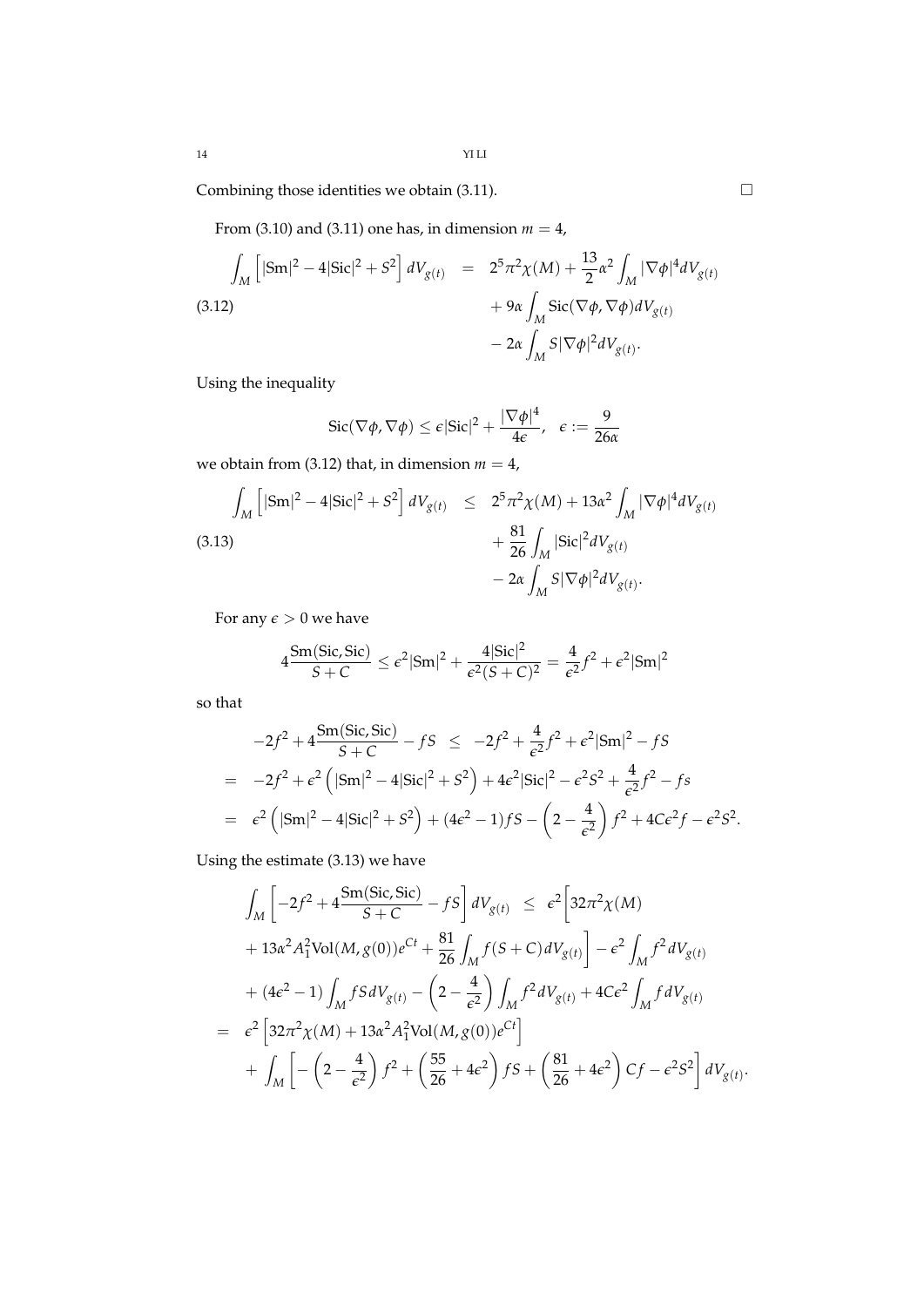For any  $\eta > 0$  we have  $fS \leq \eta f^2 + \frac{1}{4\eta}S^2$  and then

$$
\int_{M} \left[ -2f^{2} + 4 \frac{\text{Sm}(\text{Sic}, \text{Sic})}{S + C} - fS \right] dV_{g(t)} \leq \epsilon^{2} \left[ 32\pi^{2} \chi(M) + 13\alpha^{2} A_{1}^{2} \text{Vol}(M, g(0)) e^{Ct} \right] + \int_{M} \left[ -\left( 2 - \frac{4}{\epsilon^{2}} - \left( \frac{55}{26} + 4\epsilon^{2} \right) \eta \right) f^{2} + \left( \frac{81}{26} + 4\epsilon^{2} \right) Cf + \left( \frac{\frac{55}{26} + 4\epsilon^{2}}{4\eta} - \epsilon^{2} \right) S^{2} \right] dV_{g(t)}.
$$

If we choose

(3.14) 
$$
\eta = \frac{\frac{4}{\epsilon^2}}{\frac{55}{26} + 4\epsilon^2}, \quad \epsilon > 2,
$$

then

$$
\int_{M} \left[ -2f^{2} + 4 \frac{Sm(Sic, Sic)}{S + C} - fS \right] dV_{g(t)} \leq \epsilon^{2} \left[ 32\pi^{2}\chi(M) + 13\alpha^{2} A_{1}^{2} Vol(M, g(0))e^{Ct} \right] + \int_{M} \left[ -\left( 2 - \frac{8}{\epsilon^{2}} \right) f^{2} + \left( \frac{81}{26} + 4\epsilon^{2} \right) Cf + \left( \frac{(\frac{55}{26} + 4\epsilon^{2})^{2}}{16} - 1 \right) \epsilon^{2} S^{2} \right] dV_{g(t)}.
$$

In particular, when  $\epsilon=2$ √ 2 in (3.14) we arrive at

$$
\int_{M} \left[ -2f^{2} + 4 \frac{\text{Sm}(Sic, Sic)}{S + C} - fS \right] dV_{g(t)}
$$
\n
$$
\leq \int_{M} \left( -f^{2} + 36Cf + 574S^{2} \right) dV_{g(t)}
$$
\n
$$
+ 8 \left[ 32\pi^{2}\chi(M) + 13\alpha^{2}A_{1}^{2}\text{Vol}(M, g(0))e^{Ct} \right].
$$

Plugging (3.15) into (3.9) implies

$$
\frac{d}{dt} \int_M f dV_{g(t)} \leq \int_M \left( -f^2 + 36Cf + 574S^2 \right) dV_{g(t)} \n+ \left[ 256\pi^2 \chi(M) + 104\alpha^2 A_1^2 \text{Vol}(M, g(0))e^{Ct} + 2\alpha A_2(t) \right].
$$
\n(3.16)

**Theorem 3.2.** Let  $(M, g(t), \phi(t))_{t \in [0,T)}$  be a solution to RHF on a closed manifold M *with m* = dim *M* = 4*, T* ≤ +∞*, α*(*t*) ≡ *α a positive constant. Choose a uniform constant C in Theorem 2.2 such that Sg*(*t*) + *C* > 0*. Then*

$$
(3.17) \qquad \int_{M} \frac{|\text{Sic}_{g(s)}|_{g(s)}^{2}}{S_{g(s)} + C} dV_{g(s)} + \int_{0}^{s} \int_{M} \frac{|\text{Sic}_{g(t)}|_{g(t)}^{4}}{(S_{g(t)} + C)^{2}} dV_{g(t)} dt
$$
  

$$
\leq c_{0}(M, g(0), \phi(0), s) + 574e^{36Cs} \int_{0}^{s} \int_{M} S_{g(t)}^{2} dV_{g(t)} dt,
$$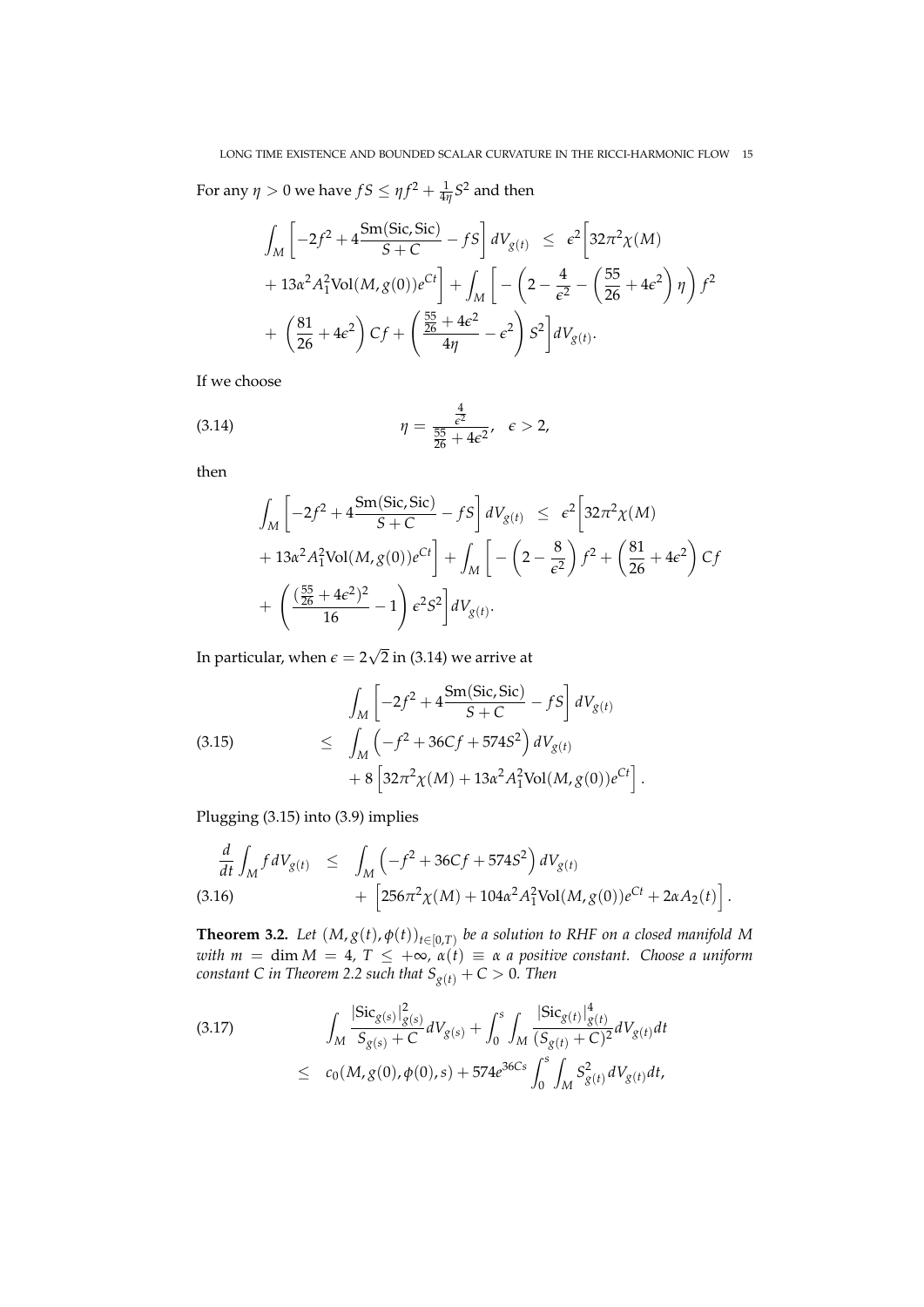*Furthermore,*

$$
(3.18) \int_{M} |\text{Sic}_{g(s)}|_{g(s)} dV_{g(s)} \leq 2c_{0}(M, g(0), \phi(0), s) + \frac{C}{2} \text{Vol}(M, g(s)) + 1148e^{36Cs} \int_{0}^{s} \int_{M} S_{g(t)}^{2} dV_{g(t)} dt, \n\int_{0}^{s} \int_{M} |\text{Sic}_{g(t)}|_{g(t)}^{2} dV_{g(t)} dt \leq 8c_{0}(M, g(0), \phi(0), s) + \frac{C^{2}}{4} \int_{0}^{s} \text{Vol}(M, g(t)) dt + 4592e^{36Cs} \int_{0}^{s} \int_{M} S_{g(t)}^{2} dV_{g(t)} dt, \n\int_{0}^{s} \int_{M} |\text{Sm}_{g(t)}|_{g(t)}^{2} dV_{g(t)} dt \leq \frac{131}{50} C^{2} \int_{0}^{s} \text{Vol}(M, g(t)) dt + \frac{13\alpha^{2} A_{1}^{2} \text{Vol}(M, g(0))}{C} (e^{Cs} - 1) + \frac{881}{25} c_{0}(M, g(0), \phi(0), s) + 32\pi^{2} \chi(M) s + \left(\frac{505694}{25} e^{36Cs} + \frac{81}{50}\right) \int_{0}^{s} \int_{M} S_{g(t)}^{2} dV_{g(t)} dt,
$$

for all  $s\in[0,T)$ *. Here,*  $A_1=\max_M|\nabla_{g(0)}\phi(0)|^2_{\stackrel{\ }{g}(0)}$  *and* 

$$
(3.21) \quad = \quad \frac{c_0(M, g(0), \phi(0), s)}{36C} \quad \left( e^{36Cs} - 1 \right) + \frac{104\alpha^2 A_1^2 \text{Vol}(M, g(0))}{35C} \left( e^{35Cs} - e^{Cs} \right) + e^{37Cs} \alpha A_1 \text{Vol}(M, g(0)) + e^{36Cs} \int_M \frac{|\text{Sic}_{g(0)}|^2_{g(0)}}{S_{g(0)} + C} dV_{g(0)}.
$$

*Note that when*  $C < 0$ , the constant  $c_0(M, g(0), \phi(0), s)$  can be chosen to be independent *of s.*

*Proof.* By (3.16) one has

$$
\frac{d}{dt}\left(e^{-36Ct}\int_{M} f dV_{g(t)}\right) + e^{-36Ct}\int_{M} f^{2} dV_{g(t)} \leq 574e^{-36Ct}\int_{M} S^{2} dV_{g(t)} + e^{-36Ct}A_{3}(t)
$$

where  $A_3(t) = 256\pi^2 \chi(M) + 104\alpha^2 A_1^2$ Vol $(M, g(0))e^{Ct} + 2\alpha A_2(t)$ . Therefore

$$
e^{-36Cs} \int_{M} f dV_{g(s)} + e^{-36Cs} \int_{0}^{s} \int_{M} f^{2} dV_{g(t)} dt
$$
  
\n
$$
\leq \int_{0}^{s} A_{3}(t) e^{-36Ct} dt + 574 \int_{0}^{s} e^{-36Ct} \int_{M} S^{2} dV_{g(t)} dt + \int_{M} f dV_{g(0)}
$$
  
\n
$$
\leq \int_{0}^{s} \left[ 256\pi^{2} \chi(M) + 104\alpha^{2} A_{1}^{2} Vol(M, g(0)) e^{Ct} + 2\alpha \int_{M} |\nabla^{2} \phi|^{2} dV_{g(t)} \right] e^{-36Ct} dt
$$
  
\n
$$
+ 574 \int_{0}^{s} \int_{M} S^{2} dV_{g(t)} dt + \int_{M} f dV_{g(0)}
$$
  
\n
$$
= \frac{256\pi^{2} \chi(M)}{36C} \left( 1 - e^{-36Cs} \right) + \frac{104\alpha^{2} A_{1}^{2} Vol(M, g(0))}{35C} \left( 1 - e^{-35Cs} \right)
$$
  
\n
$$
+ 2\alpha \int_{0}^{s} e^{-36Ct} \int_{M} |\nabla^{2} \phi|^{2} dV_{g(t)} dt + 574 \int_{0}^{s} \int_{M} S^{2} dV_{g(t)} dt + \int_{M} f dV_{g(0)}.
$$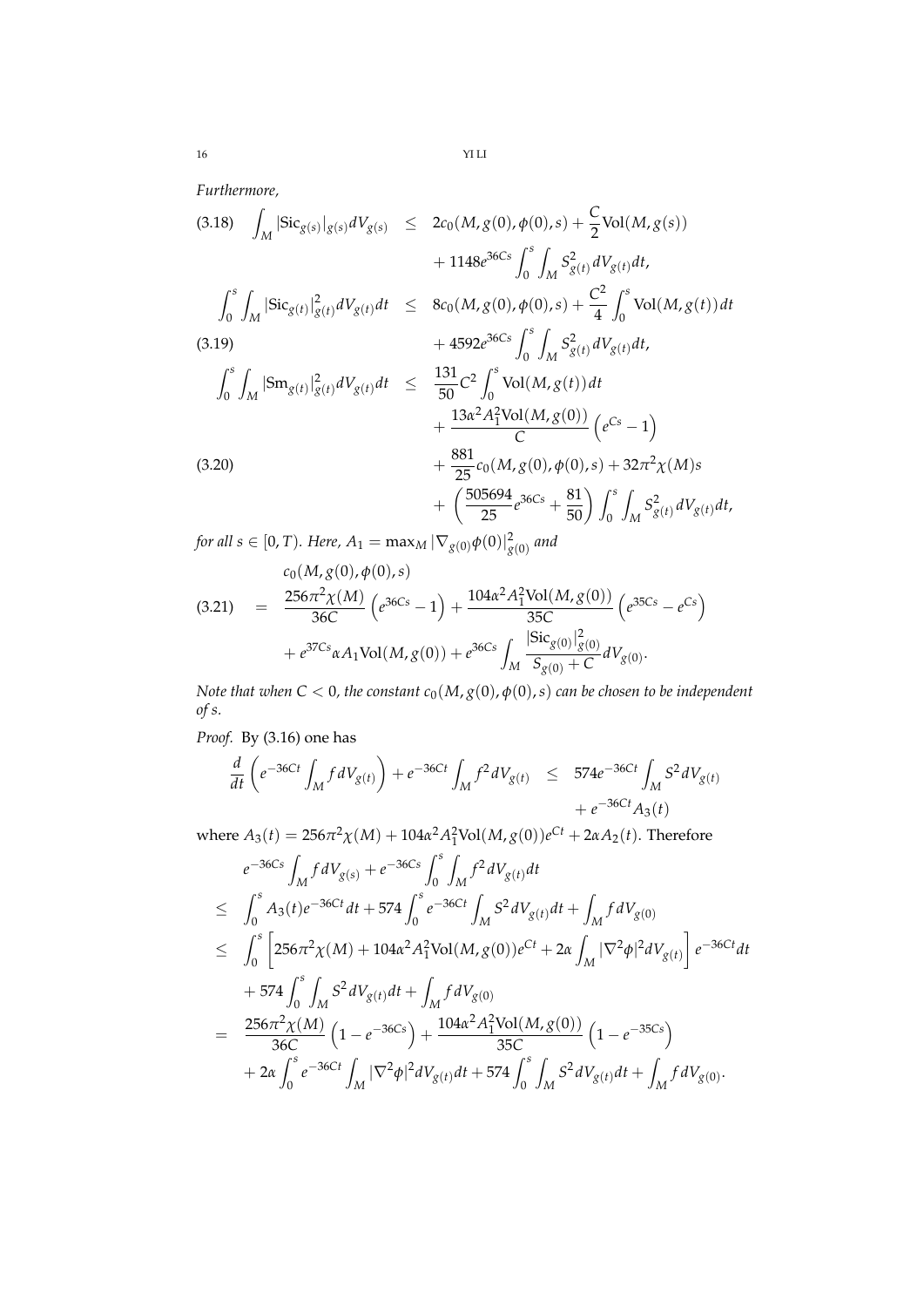According to the estimate (3.8), we obtain the first inequality. For the second statement, we use the following inequalities

$$
|Sic| \le \frac{|Sic|^2}{S+C} + \frac{S+C}{4}, \quad |S| \le 2|Sic|
$$

so that

$$
|Sic|\leq \frac{|Sic|^2}{S+C}+\frac{|Sic|}{2}+\frac{C}{4}
$$

and

(3.22) 
$$
|\text{Sic}| \le 2 \frac{|\text{Sic}|^2}{S+C} + \frac{C}{2}.
$$

From (3.22) and (3.17) we obtain (3.18).

For (3.19), we observe that

$$
|\text{Sic}|^2 \le 4 \frac{|\text{Sic}|^4}{(S+C)^2} + \frac{(S+C)^2}{16} \le 4 \frac{|\text{Sic}|^4}{(S+C)^2} + \frac{S^2+C^2}{8}
$$
  

$$
\le 4 \frac{|\text{Sic}|^4}{(S+C)^2} + \frac{|\text{Sic}|^2}{2} + \frac{C^2}{8}
$$

so that

$$
|Sic|^2 \leq 8 \frac{|Sic|^4}{(S+C)^2} + \frac{C^2}{4}.
$$

For the last one, we use the inequality (3.13) to deduce that

$$
\int_{M} |\mathrm{Sm}|^{2} dV_{g(t)} \leq 32\pi^{2} \chi(M) + 13\alpha^{2} A_{1}^{2} \mathrm{Vol}(M, g(0)) e^{Ct} + \frac{81}{25} \int_{M} \left( f^{2} + \frac{S^{2} + C^{2}}{2} \right) dV_{g(t)} + 4 \int_{M} |\mathrm{Sic}|^{2} dV_{g(t)}.
$$

Now the estimate (3.20) follows from (3.17) and (3.19).  $\Box$ 

$$
\Box
$$

**Theorem 3.3.** Let  $(M, g(t), \phi(t))_{t \in [0,T)}$  be a solution to RHF on a closed manifold M *with m* = dim *M* = 4,  $T \leq +\infty$ ,  $\alpha(t) \equiv \alpha$  *a positive constant. Suppose*  $\min_{M} S_{g(0)} >$ 0*. Then*

(3.23) 
$$
\int_{M} |\text{Sic}_{g(s)}|_{g(s)} dV_{g(s)} \leq 2a_{0}(M, g(0), \phi(0), s) + 1148 \int_{0}^{s} \int_{M} S_{g(t)}^{2} dV_{g(t)} dt,
$$
  
\n
$$
\int_{0}^{s} \int_{M} |\text{Sic}_{g(t)}|_{g(t)}^{2} dV_{g(t)} dt \leq 8a_{0}(M, g(0), \phi(0), s)
$$
  
\n(3.24) 
$$
+ 4592 \int_{0}^{s} \int_{M} S_{g(t)}^{2} dV_{g(t)} dt,
$$
  
\n
$$
\int_{0}^{s} \int_{M} |\text{Sm}_{g(t)}|_{g(t)}^{2} dV_{g(t)} dt \leq 32\pi^{2} \chi(M)s + 13(\alpha A_{1})^{2} \text{Vol}(M, g(0))s
$$
  
\n(3.25) 
$$
+ \frac{881}{25} a_{0}(M, g(0), \phi(0), s)
$$
  
\n
$$
+ \frac{1011469}{50} \int_{0}^{s} \int_{M} S_{g(t)}^{2} dV_{g(t)} dt
$$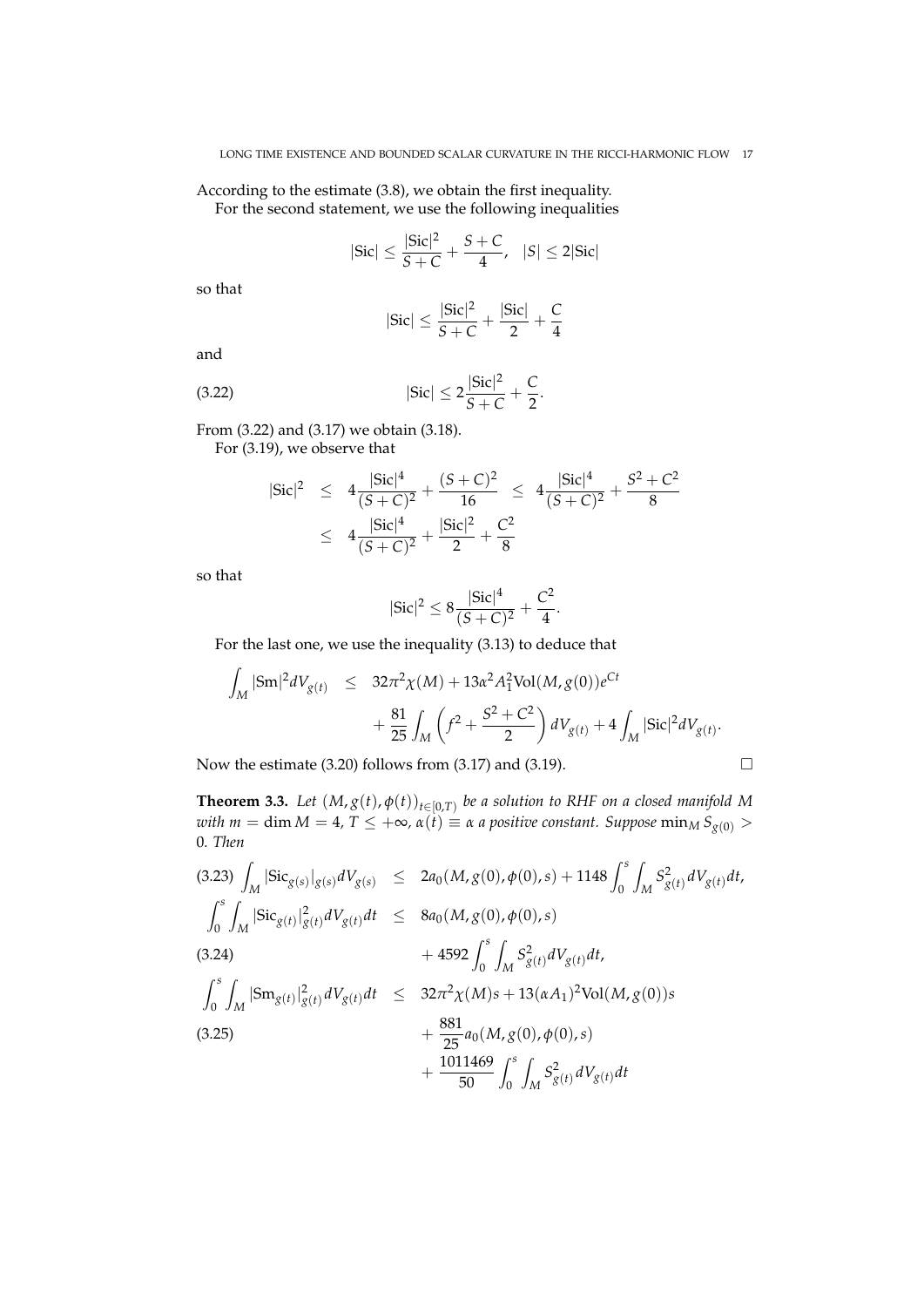*for all*  $s \in [0, T)$ *. Here* 

$$
a_0(M, g(0), \phi(0), s) := 256\pi^2 \chi(M)s + 104(\alpha A_1)^2 \text{Vol}(M, g(0))s
$$
  

$$
+ \alpha A_1 \text{Vol}(M, g(0)) + \int_M \frac{|\text{Sic}_{g(0)}|_{g(0)}^2}{S_{g(0)}} dV_{g(0)}.
$$

*Proof.* We use the fact  $|\text{Sic}| \leq 2|\text{Sic}|^2/S$  and Theorem 3.2 (where we take  $C = 0$ ). Then

$$
\int_M |\text{Sic}|dV_{g(s)} \leq 2a_0(M, g(0), \phi(0), s) + 1148 \int_0^s \int_M S^2 dV_{g(t)} dt.
$$

The inequality (3.24) follows from Theorem 3.2 and  $|\text{Sic}|^2 \leq 8 |\text{Sic}|^4 / S^2$ . The last estimate follows from the inequality mentioned at the end of the proof of Theorem  $\overline{3.2}$ .

According to Theorem 2.3 and following [38], we consider the basic assumption **(BA**) for a solution  $(M, g(t), \phi(t))_{t \in [0, T)}$  to RHF:

- (a) *M* is a connected and closed 4-dimensional smooth manifold,
- (b)  $(M, g(t), \phi(t))_{t \in [0,T)}$  is a solution to RHF with  $\alpha(t) \equiv \alpha$  a positive constant, (c)  $T < \infty$ ,
	- (d) max<sub>*M*×[0,*T*)</sub>  $|S_{g(t)}| \le 1$ .

The upper bound 1 in condition (d) is not essential, since we can rescale the pair  $(g(t), \phi(t))$  so that the condition (d) is always satisfied. Furthermore, since

$$
|\nabla_{g(t)}\phi(t)|_{g(t)}^2 \le A_1
$$

(by (3.6)) it follows that condition (d) is equivalent to the uniform bound for  $R_{g(t)}$ .

**Theorem 3.4.** *If*  $(M, g(t), \phi(t))_{t \in [0,T)}$  satisfies **BA**, then

$$
\frac{d}{dt} \int_M f dV_{g(t)} \leq \int_M \left( -f^2 + 88f \right) dV_{g(t)} \n+ \left[ 128\pi^2 \chi(M) + 52(\alpha A_1)^2 \text{Vol}(M, g(0))e^{2t} + 2\alpha A_2(t) \right].
$$
\n(3.27)

 $where f := |\text{Sic}_{g(t)}|_{g(t)}^2 / (S_{g(t)} + 2)$ *.* 

*Proof.* Recall the estimate

$$
4 \frac{\text{Sm}(\text{Sic}, \text{Sic})}{S+2} \le \frac{4|\text{Sic}|^4}{\epsilon^2(S+2)^2} + \epsilon^2|\text{Sm}|^2
$$
  
\n
$$
\le \frac{4}{\epsilon^2}f^2 + \epsilon^2\left(|\text{Sm}|^2 - 4|\text{Sic}|^2 + S^2\right) + 4\epsilon^2|\text{Sic}|^2
$$
  
\n
$$
\le \frac{4}{\epsilon^2}f^2 + \epsilon^2\left(|\text{Sm}|^2 - 4|\text{Sic}|^2 + S^2\right) + 4\epsilon^2(S+2)f.
$$

Since  $-1 \leq S \leq 1$ , it follows that  $4\epsilon^2(S+2)f \leq 12\epsilon^2f$ . Hence

$$
4\frac{\text{Sm}(\text{Sic},\text{Sic})}{S+2} \leq \frac{4}{\epsilon^2}f^2 + \epsilon^2\left(|\text{Sm}|^2 - 4|\text{Sic}|^2 + S^2\right) + 12\epsilon^2 f.
$$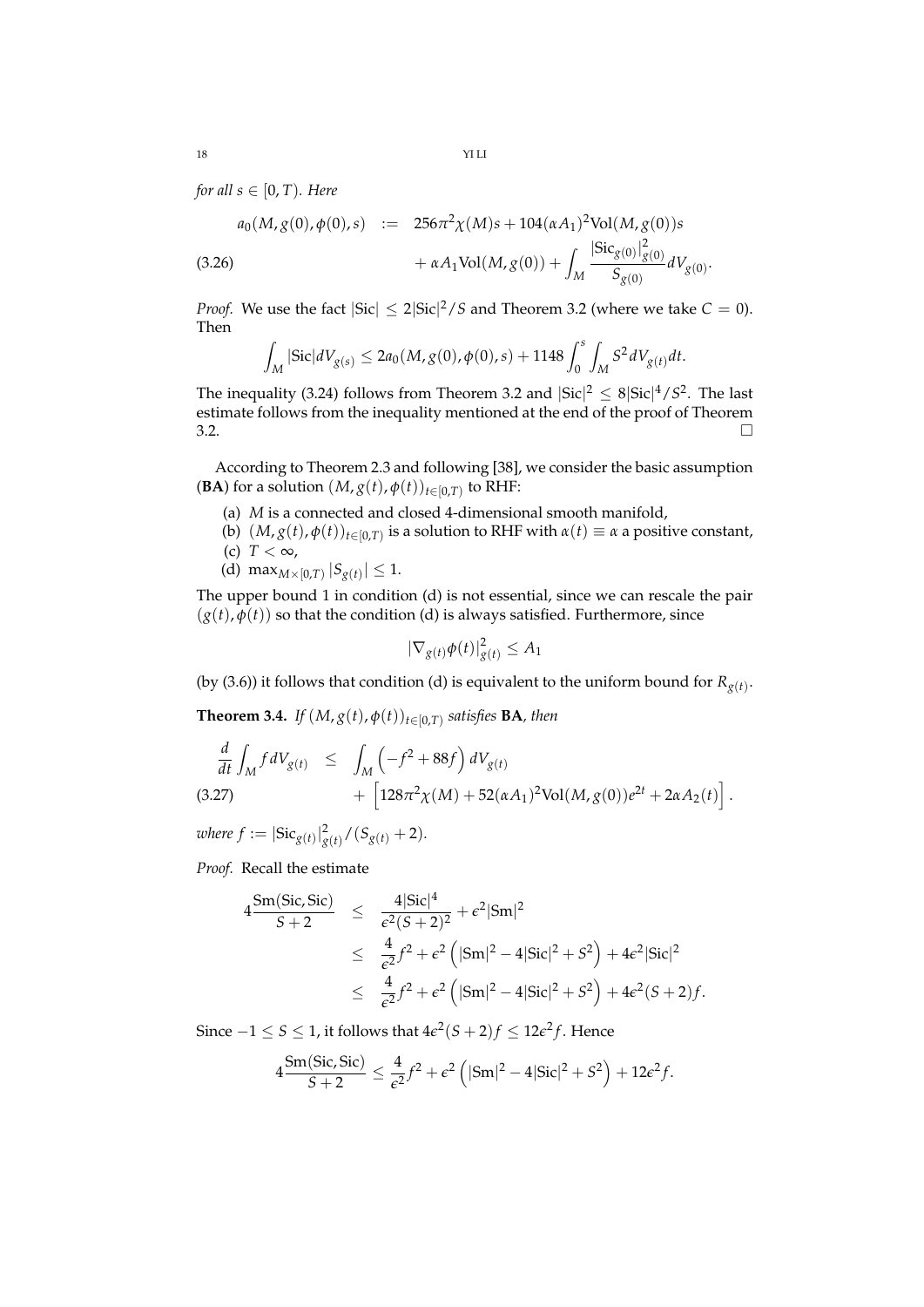Using the inequality  $-fS = -f(s + 2) + 2f \le 2f$  and (3.13), we arrive at

$$
\int_{M} \left[ -2f^{2} + 4 \frac{\text{Sm}(Sic, Sic)}{S+2} - fS \right] dV_{g(t)} \n\leq \int_{M} \left[ -2f^{2} + \frac{4}{\epsilon^{2}} f^{2} + \epsilon^{2} (|\text{Sm}|^{2} - 4|\text{sic}|^{2} + S^{2}) + 12\epsilon^{2} f - fS \right] dV_{g(t)} \n= \int_{M} \left[ -\left( 2 - \frac{4}{\epsilon^{2}} \right) f^{2} + (12\epsilon^{2} + 2)f + \epsilon^{2} (|\text{Sm}|^{2} - 4|\text{sic}|^{2} + S^{2}) \right] dV_{g(t)} \n\leq \int_{M} \left[ -\left( 2 - \frac{4}{\epsilon^{2}} \right) f^{2} + (12\epsilon^{2} + 2)f \right] dV_{g(t)} \n+ \epsilon^{2} \left[ 32\pi^{2} \chi(M) + 13\epsilon^{2} (\alpha A_{1})^{2} \text{Vol}(M, g(0)) e^{2t} \right] + \frac{243}{26} \epsilon^{2} \int_{M} f dV_{g(t)} \n= \int_{M} \left[ -\left( 2 - \frac{4}{\epsilon^{2}} \right) f^{2} + \left( \frac{555}{26} \epsilon^{2} + 2 \right) f \right] dV_{g(t)} \n+ \epsilon^{2} \left[ 32\pi^{2} \chi(M) + 13\epsilon^{2} (\alpha A_{1})^{2} \text{Vol}(M, g(0)) e^{2t} \right].
$$

From (3.9) we get (3.27) (compare with (3.16) when *C* = 2).

$$
\Box
$$

**Theorem 3.5.** *If*  $(M, g(t), \phi(t))_{t \in [0,T)}$  satisfies **BA**, then

(3.28) 
$$
\int_{M} |\text{Sic}_{g(s)}|_{g(s)}^{2} dV_{g(s)} \leq b(M, g(0), \phi(0), s),
$$

$$
\int_{M} |\text{Sm}_{g(s)}|_{g(s)}^{2} dV_{g(s)} \leq 32\pi^{2} \chi(M) + 13(\alpha A_{1})^{2} \text{Vol}(M, g(0))e^{2s} + \frac{185}{26} b(M, g(0), \phi(0), s),
$$

$$
(3.30) \int_0^s \int_M |\text{Sic}_{g(t)}|^4 g(t) dV_{g(t)} dt \leq b(M, g(0), \phi(0), s),
$$
  

$$
\int_s^T \int_M |\text{Sic}|^p g(t) dV_{g(t)} dt \leq [b(M, g(0), \phi(0), T)]^{\frac{p}{4}} e^{\frac{T(4-p)}{4}}
$$
  

$$
(3.31)
$$
  

$$
[\text{Vol}(M, g(0))]^{\frac{4-p}{4}} (T-s)^{\frac{4-p}{4}}
$$

*for any*  $s \in [0, T)$  *and*  $0 < p < 4$ *. Here* 

$$
b(M, g(0), \phi(0), s) := 9e^{88s} \int_M |\text{Sic}_{g(0)}|_{g(0)}^2 dV_{g(0)} + \frac{1152}{88} \pi^2 \chi(M) \left( e^{88s} - 1 \right)
$$
  
(3.32)  

$$
+ \frac{468}{86} (\alpha A_1)^2 \text{Vol}(M, g(0)) \left( e^{88s} - e^{2s} \right)
$$
  

$$
+ 9(\alpha A_1) \text{Vol}(M, g(0)) e^{90s}.
$$

*Proof.* Write  $A_3(t) := 128\pi^2 \chi(M) + 52(\alpha A_1)^2 \text{Vol}(M, g(0))e^{2t} + 2\alpha A_2(t)$ . The inequality (3.27) implies

$$
\frac{d}{dt} \int_M f dV_{g(t)} \le A_3(t) + \int_M \left(-f^2 + 88f\right) dV_{g(t)}
$$

and then

$$
\frac{d}{dt}\left(e^{-88t}\int_M f dV_{g(t)}\right) \le -e^{-88t}\int_M f^2 dV_{g(t)} + e^{-88t}A_3(t).
$$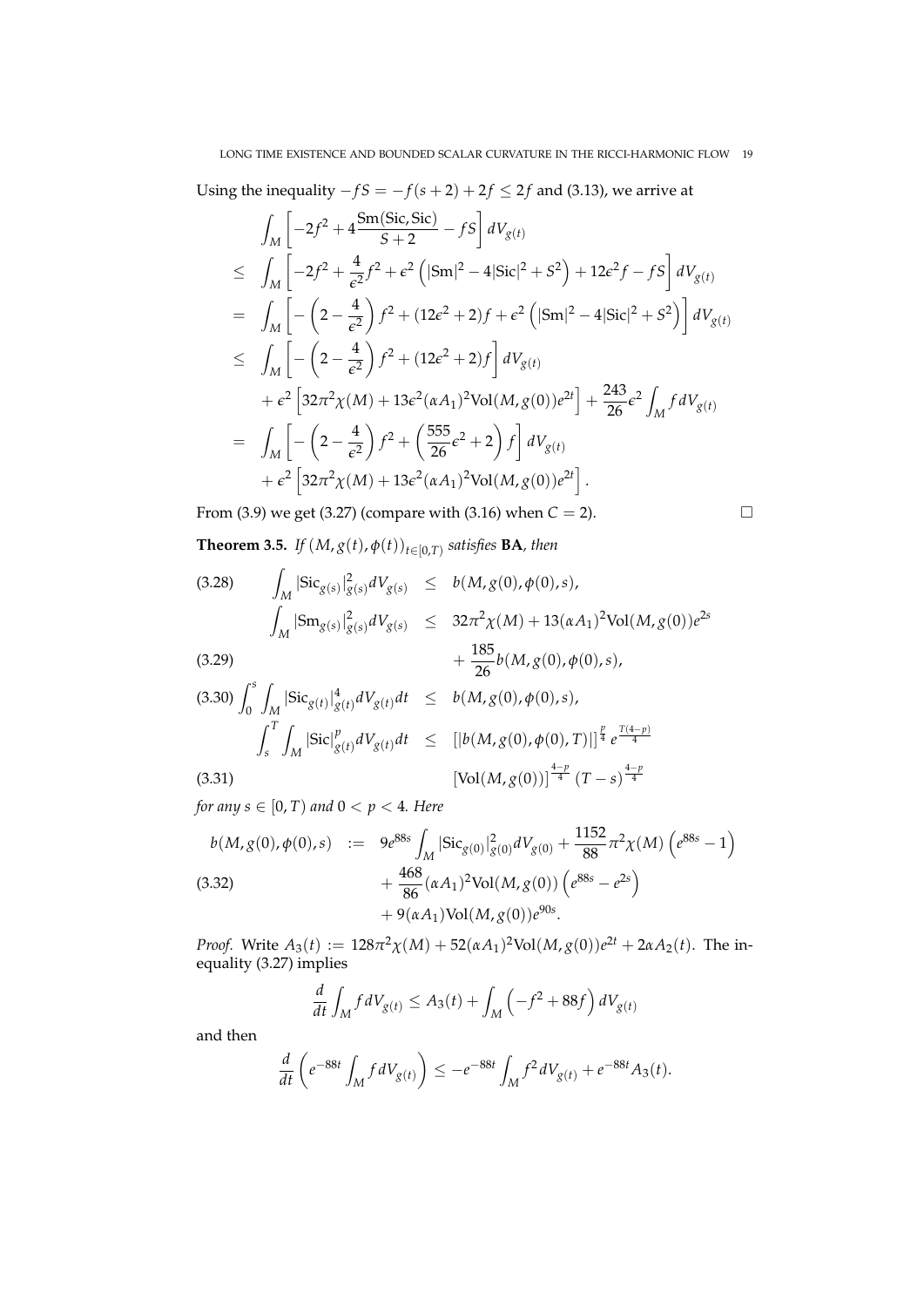Therefore

$$
e^{-88s} \int_0^s \int_M f^2 dV_{g(t)} dt + e^{-88s} \int_M f dV_{g(s)} \le \int_M f dV_{g(0)}
$$
  
+ 
$$
\int_0^s e^{-88t} \left[ 128\pi^2 \chi(M) + 52(\alpha A_1)^2 \text{Vol}(M, g(0)) e^{2t} + 2\alpha A_2(t) \right] dt
$$
  
= 
$$
\int_M f dV_{g(0)} + \frac{128}{88} \pi^2 \chi(M) \left( 1 - e^{-88s} \right) + \frac{52}{86} (\alpha A_1)^2 \text{Vol}(M, g(0)) \left( 1 - e^{-86s} \right)
$$
  
+ 
$$
2\alpha \int_0^s \int_M |\nabla^2 \phi|^2 dV_{g(t)} dt
$$
  

$$
\le \int_M f dV_{g(0)} + \frac{128}{88} \pi^2 \chi(M) \left( 1 - e^{-88s} \right) + \frac{52}{86} (\alpha A_1)^2 \text{Vol}(M, g(0)) \left( 1 - e^{-86s} \right)
$$
  
+ 
$$
(\alpha A_1) \text{Vol}(M, g(0)) e^{2s}
$$

by (3.8). Because  $|S| \leq 1$ , we have  $\frac{1}{3}|\text{Sic}|^2 \leq f \leq |\text{Sic}|^2$  and hence

$$
\frac{e^{-88s}}{9} \int_0^s \int_M |\text{Sic}|^4 dV_{g(t)} dt + \frac{e^{-88s}}{3} \int_M |\text{Sic}|^2 dV_{g(s)} \n\leq \int_M |\text{Sic}|^2 dV_{g(0)} + \frac{128}{88} \pi^2 \chi(M) \left(1 - e^{-88s}\right) \n+ \frac{52}{86} (\alpha A_1)^2 \text{Vol}(M, g(0)) \left(1 - e^{-86s}\right) + (\alpha A_1) \text{Vol}(M, g(0)) e^{2s}.
$$

This estimate yields (3.28) and (3.30).

For (3.29), we use (3.13):

$$
\int_{M} |\mathrm{Sm}|^{2} dV_{g(t)} \leq 32\pi^{2} \chi(M) + 13(\alpha A_{1})^{2} \mathrm{Vol}(M, g(0))e^{2t} \n+ \frac{81}{26} \int_{M} |\mathrm{Sic}|^{2} dV_{g(t)} + 4 \int_{M} |\mathrm{Sic}|^{2} dV_{g(t)} \n= 32\pi^{2} \chi(M) + 13(\alpha A_{1})^{2} \mathrm{Vol}(M, g(0))e^{2t} + \frac{185}{26} b(M, g(0), \phi(0), t)
$$

by (3.28).

For (3.31), we use

$$
\frac{d}{dt}\text{Vol}(M,g(t)) = -\int_M S dV_{g(t)} \text{ and } -1 \le S \le 1
$$

to deduce

$$
e^{-T} \text{Vol}(M, g(0)) \le \text{Vol}(M, g(t)) \le e^{T} \text{Vol}(M, g(0)).
$$

Consequently, for any  $0 < s < r < T$ ,

$$
\int_{s}^{r} \int_{M} |\text{Sic}|^{p} dV_{g(t)} dt \leq \left( \int_{s}^{r} \int_{M} |\text{Sic}|^{4} dV_{g(t)} dt \right)^{\frac{p}{4}} \left( \int_{s}^{r} \int_{M} dV_{g(t)} dt \right)^{\frac{4-p}{4}}
$$
  

$$
\leq [ |b(M, g(0), \phi(0), T)|]^{\frac{p}{4}} (r - s)^{\frac{4-p}{4}} e^{\frac{T(4-p)}{4}} [ \text{Vol}(M, g(0))]^{\frac{4-p}{4}}.
$$

Thus we get  $(3.31)$ .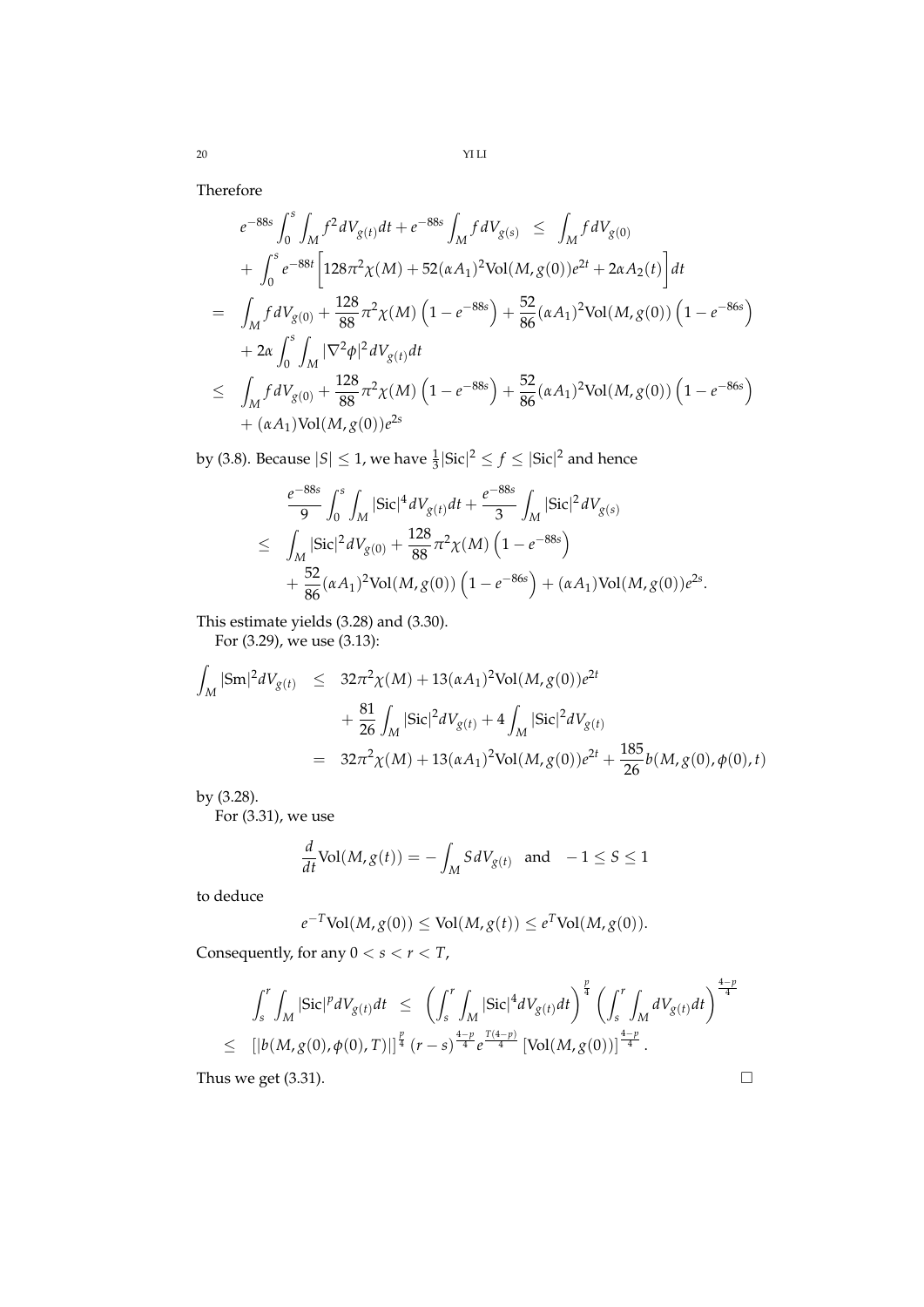Define

(3.33)  

$$
c(M, g(0), \phi(0), T) := 9e^{90T} \left[ \int_M |\text{Sic}_{g(0)}|_{g(0)}^2 dV_{g(0)} + \pi^2 |\chi(M)| + [(\alpha A_1)^2 + (\alpha A_1)] \text{Vol}(M, g(0)) \right].
$$

Then  $|b(M, g(0), \phi(0), T)| \le c(M, g(0), \phi(0), T)$ . Theorem 3.5 now yields

$$
(3.34) \sup_{t \in [0,T)} \int_{M} |\text{Sic}_{g(t)}|_{g(t)}^2 dV_{g(t)} \le c(M, g(0), \phi(0), T) < +\infty,
$$
  

$$
(3.35) \sup_{t \in [0,T)} \int_{M} |\text{Sm}_{g(t)}|_{g(t)}^2 dV_{g(t)} \le 32\pi^2 \chi(M) + 8c(M, g(0), \phi(0), T) + 13(\alpha A_1)^2 \text{Vol}(M, g(0))e^{2T} < +\infty.
$$

## 4. 4D RICCI-HARMONIC FLOW WITH BOUNDED *Sg*(*t*) : II

We in this section consider the general case of 4*D* RHF  $(M, g(t), \phi(t))_{t \in [0,T)}$  with  $T \leq \infty$  and  $\alpha(t) \geq 0$ ,  $\alpha \leq 0$ . Using the same notions as (3.1) and (3.4) we have

$$
\Box f = -2\frac{|Z|^2}{(S+C)^3} - 2f^2 + 4\frac{\text{Sm}(Sic, Sic)}{S+C} - 2\alpha \left| \Delta \phi \frac{\text{Sic}}{S+C} - \nabla^2 \phi \right|^2
$$
  
(4.1) 
$$
+ 2\alpha |\nabla^2 \phi|^2 + \frac{\dot{\alpha}}{(S+C)^2} |\nabla \phi|^2 |\text{Sic}|^2 + 2\dot{\alpha} (S+C) \langle \text{Sic}, \nabla \phi \otimes \nabla \phi \rangle.
$$

Using  $f = |{\rm Sic}|^2 / (S + C)$  we get

$$
\frac{\dot{\alpha}}{(S+C)^2} |\nabla \phi|^2 |\text{Sic}|^2 + 2\dot{\alpha}(S+C) \langle \text{Sic}, \nabla \phi \otimes \nabla \phi \rangle
$$
\n
$$
= \frac{\dot{\alpha}}{S+C} |\nabla \phi|^2 f - 2\dot{\alpha}(S+C) \left[ \epsilon f(S+C) + \frac{1}{4\epsilon} |\nabla \phi|^4 \right]
$$
\n
$$
= -\dot{\alpha} f \left[ 2\epsilon (S+C)^2 - \frac{|\nabla \phi|^2}{S+C} \right] - \frac{\dot{\alpha}}{2\epsilon} (S+C) |\nabla \phi|^4
$$
\n
$$
\leq -\dot{\alpha}(S+C)^4 |\nabla \phi|^2.
$$

where  $\epsilon := |\nabla \phi|^2/2(S+C)^3$ . Hence, together with (4.1) yields

(4.2) 
$$
\Box f \leq -2 \frac{|Z|^2}{(S+C)^3} - 2f^2 + 4 \frac{\text{Sm}(Sic, Sic)}{S+C} + 2\alpha |\nabla^2 \phi|^2 - \dot{\alpha} (S+C)^4 |\nabla \phi|^2.
$$

As in the proof of (3.9) we arrive at

(4.3)  
\n
$$
\frac{d}{dt} \int_M f dV_{g(t)} \leq \int_M \left[ -2f^2 + 4 \frac{\text{Sm}(Sic, Sic)}{S + C} - fS \right] dV_{g(t)} + 2\alpha A_2(t) - \dot{\alpha} A_1 \int_M (S + C)^4 dV_{g(t)}.
$$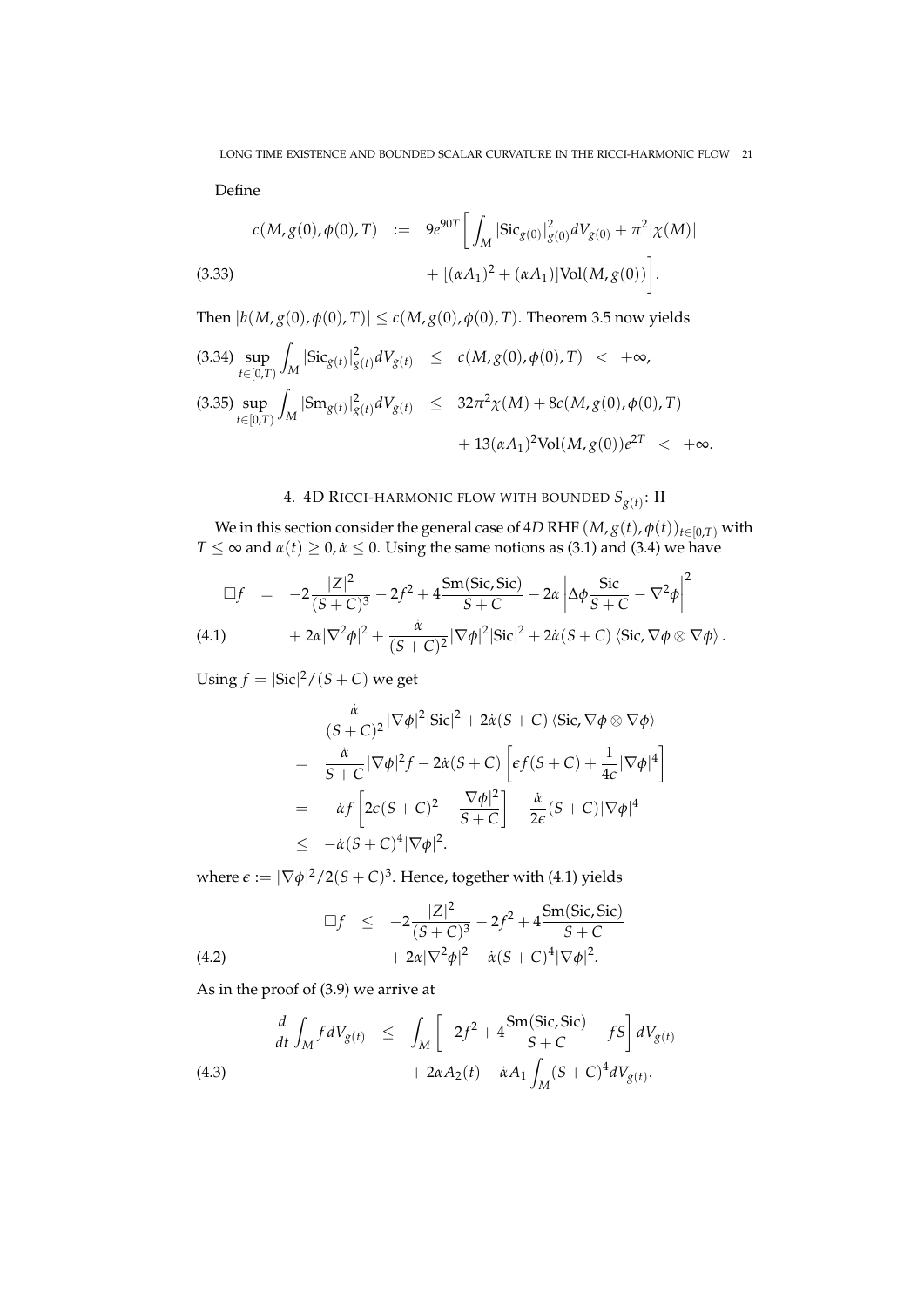Using Lemma 3.1 yields

$$
\frac{d}{dt} \int_M f dV_{g(t)} \leq \int_M \left( -f^2 + 36Cf + 574S^2 \right) dV_{g(t)} - \dot{\alpha}(t) A_1 \int_M (S + C)^4 dV_{g(t)} \n+ \left[ 256\pi^2 \chi(M) + 104\alpha^2(t) A_1^2 \text{Vol}(M, g(0)) e^{Ct} + 2\alpha(t) A_2(t) \right].
$$

The above estimate can help use to extend Theorem 3.2 and Theorem 3.3 to the general RHF. For example, we have

(4.5)  
\n
$$
\int_{M} \frac{|\text{Sic}_{g(s)}|_{g(s)}^{2}}{S_{g(s)} + C} dV_{g(s)} + \int_{0}^{s} \int_{M} \frac{|\text{Sic}_{g(t)}|_{g(t)}^{4}}{(S_{g(t)} + C)^{2}} dV_{g(t)} dt
$$
\n
$$
\leq c_{0}(M, g(0), \phi(0), s) + 574e^{36Cs} \int_{0}^{s} \int_{M} S_{g(t)}^{2} dV_{g(t)} dt + e^{36Cs} \int_{0}^{s} -\dot{\alpha}(t) \int_{M} (S_{g(t)} + C)^{4} dV_{g(t)} dt.
$$

Similarly, we can extend Theorem 3.5 to the general RHF by the same argument if an analogous result of Theorem 3.4 holds for the general RHF. However, this is obvious, because alone the outline of the proof of Theorem 3.4 we have

$$
\frac{d}{dt} \int_{M} f dV_{g(t)} \leq \int_{M} \left( -f^{2} + 88f \right) dV_{g(t)} - \dot{\alpha}(t) A_{1} \int_{M} (S + C)^{4} dV_{g(t)} + \left[ 128\pi^{2} \chi(M) + 52(\alpha(t)A_{1})^{2} \text{Vol}(M, g(0))e^{2t} + 2\alpha(t)A_{2}(t) \right]
$$
\n(4.6)

if  $(M, g(t), \phi(t))_{t \in [0,T)}$  satisfies **BA**.

**Acknowledgments.** The main results were announced in the 2015 Chinese-German workshop on metric Riemannian geometry at Shanghai Jiao Tong University from Oct. 12 to Oct. 16. The author thanks the organizers of this workshop.

#### **REFERENCES**

- [1] Abolarinwa, A. *Entropy formulas and their applications on time dependent Riemannian metrics*, Electron. J. Math. Anal. Appl., **3**(2015), no. 1, 77–88. MR3280632
- [2] Bailesteanu, Mihai. *On the heat kernel under the Ricci flow coupled with the harmonic map flow*, arXiv: 1309.0138.
- [3] Bailesteanu, Mihai. *Gradient estimates for the heat equation under the Ricci-harmonic map flow*, arXiv: 1309.0139.
- [4] Bailesteanu, Mihai; Tranh, Hung. *Heat kernel estimates under the Ricci0harmonic map flow*, arXiv: 1310.1619.
- [5] Bamler, Richard H.; Zhang, Qi S. *Heat kernel and curvature bounds in Ricci flowa with bounded scalar curvature*, arXiv: 1501.01291.
- [6] Cao, Xiaodong. *Curvature pinching estimate and singularities of the Ricci flow*, Comm. Anal. Geom., **19**(2011), no. 5, 975–990. MR2886714
- [7] Cao, Xiaoding; Guo, hongxin; Tran, Hung. *Harnack estimates for conjugate heat kernel on evolving manifolds*, Math. Z., **281**(2015), no. 1-2, 201–214. MR3384867.
- [8] Chen, Xiuxiong; Wang, Bing. *On the conditions to extend Ricci flow (III)*, Int. Math. Res. Not. IMRN 2013, no. 10, 2349–2367. MR3061942.
- [9] Cheng, Liang; Zhu, Anqiang. *On the extension of the harmonic Ricci flow*, Geom. Dedicata, **164**(2013), 179–185. MR3054623
- [10] Chow, Bennett; Lu, Peng; Ni, Lei. *Hamilton's Ricci flow*, Gradient Studies in Mathematics, **77**, American Mathematical Society, Providence, RI; Science Press, New York, 2006. xxxvi+608 pp. ISBN: 978-0-8281-4231-7; 0-8218-4231-5 (MT2274812) (2008a: 53068)
- [11] Enders, Joerg; Muller, Reto; Topping, Peter M. *On type-I singularities in Ricci flow*, Comm. Anal. Geom., **19**(2011), no. 5, 905–922. MR2886712.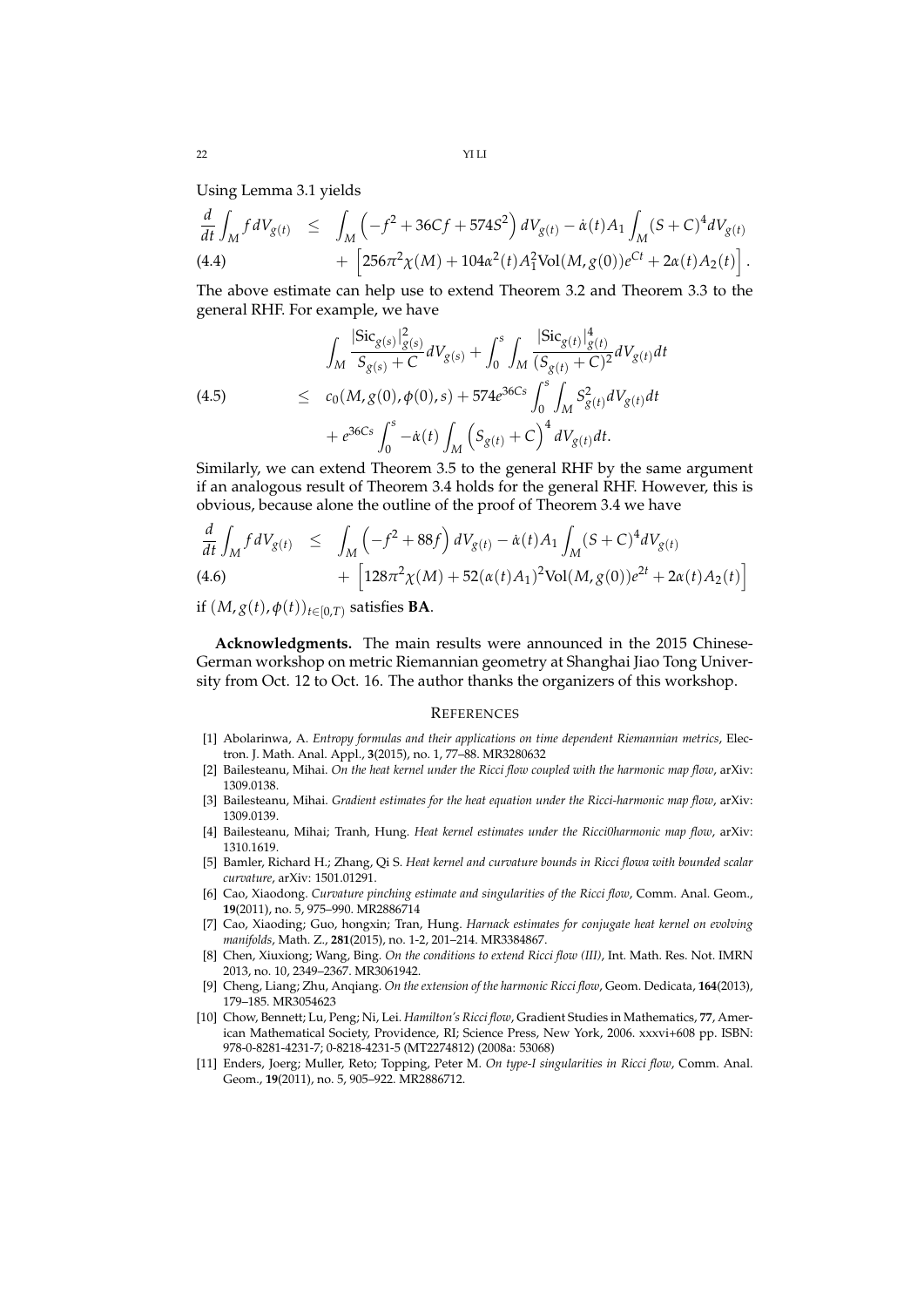- [12] Fang, Shouwen. *Differential Harnack inequalities for heat equations with potentials under geoemtric flows*, Arch. Math. (Basel), **100**(2013), no. 2, 179–189. MR3020132.
- [13] Fang, Shouwen. *Differential Harnack estimates for backward heat equations with potentials under an extended Ricci flow*, Adv. Geom., **13**(2013), no. 4, 741–755. MR3181545.
- [14] Fang, Shouwen; Zheng, Tao. *An upper bound of the heat kernel along the harmonic-Ricci flow*, arXiv: 1501.00639.
- [15] Fang, Shouwen; Zheng, Tao. *The (logarithmic) Sobolev inequalities alonf geometric flow and applications*, J. Math. Anal. Appl., **434**(2016), no. 1, 729–764. MR3404584.
- [16] Fang, Shouwen; Zhu, Peng. *Differential Harnack estimates for backward heat equations with potentials under geometric flows*, Commun. Pure Appl. Anal., **14**(2015), no. 3, 793–809. MR3320151.
- [17] Guo, Hongxin; He, Tongtong. *Harnack estimates for geometric flow, applications to Ricci flow coupled with harmonic map flow*, Geom. Dedicata, **169**(2014), 411–418. MR3175257.
- [18] Guo, Bin; Huang, Zhijie; Phong, Duong H. *Pseudo-locality for a coupled Ricci flow*, arXiv: 1510.04332. [19] Guo, Hongxin; Ishida, Masashi. *Harnack estimates for nonlinear backward heat equations in geometric*
- *flows*, J. Funct. Anal., **267**(2014), no. 8, 2638–2662. MR3255470. [20] Guo, Hongxin; Philipowski, Robert; Thalmairt; Anton. *Entropy and lowest eigenvalue on evolving manifolds*, Pacific J. Math., **264**(2013), no. 1, 61–81. MR3079761.
- [21] Guo, Hongxin; Philipowski, Robert; Thalmairt; Anton. *A stochastic approach to the harmonic map heat flow on manifolds with time-dependent Riemannian metric*, Stochastic Process. Appl., **124**(2014), no. 11, 3535–3552. MR3249346.
- [22] Guo, Hongxin; Philipowski, Robert; Thalmairt; Anton. *An entropy formula for the heat equation on manifolds with time-dependent metric, application to ancient solutions*, Potential Anal., **42**(2015), no. 2, 483–497. MR3306693.
- [23] Hamilton, Richard S. *Three-manifolds with positive Ricci curvature*, J. Differential Geom., **17**(1982), no. 2, 255–306. MR0664497 (84a: 53050)
- [24] Li, Yi. *Eigenvalues and entropies under the harmonic-Ricci flow*, Pacific J. Math., **267**(2014), no. 1, 141– 184. MR3163480
- [25] List, Bernhard. *Evolution of an extended Ricci flow system*, PhD thesis, AEI Potsdam, 2005.
- [26] List, Bernhard. *Evolution of an extended Ricci flow system*, Comm. Anal. Geom., **16**(2008), no. 5, 1007–1048. MR2471366 (2010i: 53126)
- [27] Liu, Xian-Gao; Wang, Kui. *A Gaussian upper bound of the conjugate heat equation along an extended Ricci flow*, arXiv: 1412.3200.
- [28] Lott, J.; Sesum, N. *Ricci flow on three-dimensional manifolds with symmetry*, Comment. Math. Helv., **89**(2014), no. 1, 1–32
- [29] Ma, Li; Cheng, Liang. *On the conditions to control curvature tensors of Ricci flow*, Ann. Global Anal. Geom., **37**(2010), no. 4, 403–411. MR2601499 (2011d: 53158)
- [30] Müller, Reto. The Ricci flow coupled with harmonic map flow, PhD thesis, ETH Zürich, doi: 10.3929/ethz-a-005842361, 1009.
- [31] Müller, Reto. Monotone volume formulas for geoemtric flow, J. Reine Angew. Math., 643(2010), 39-57. MR2658189 (2011k: 53086)
- [32] Müller, Reto. Ricci flow coupled with harmonic map flow, Ann. Sci. Éc. Norm. Supér. (4) 45(2012), no. 1, 101–142. MR2961788
- [33] Müller, Reto; Rupflin, Melanie. *Smooth long-time existence of harmonic Ricci flow on surfaces*, arXiv: 1510.03643.
- [34] Perelman, Grisha. *The entropy formula for the Ricci flow and its geoemtric applications*, arXiv: math/0211159.
- [35] Perelman, Grisha. *Ricci flow with surgery on three-manifolds*, arXiv: math/0303109.
- [36] Perelman, Grisha. *Finite extincition time for the solutions to the Ricci flow on certain three-manifolds*, arXiv: math/0307245.
- [37] Sesum, Natasa. *Curvature tensor under the Ricci flow*, Amer. J. Math., **127**(2005), no. 6, 1315–1324. MR2183526 (2006f:53097)
- [38] Simon, Miles. 4*D Ricci flows with bounded scalar curvature*, arXiv: 1504.02623v1.
- [39] Tadano, Homare. *A lower diameter bound for compact domain manifolds of shrinking Ricci-harmonic solitons*, Kodai Math. J., **38**(2015), no. 2, 302–309. MR3368067.
- [40] Tadano, Homare. *Gap theorems for Ricci-harmonic solitons*, arXiv: 1505.03194.
- [41] Tian, Gang; Zhang, Zhenlei. Regularity of Kähler-Ricci flows on Fano manifolds, arXiv: 1310.5897.
- [42] Wang, Bing. *On the conditions to extend Ricci flow*, Int. Math. res. Not. IMRN 2008, no. 8, Art. ID rnn012, 30pp. MR2428146 (2009k: 53176)